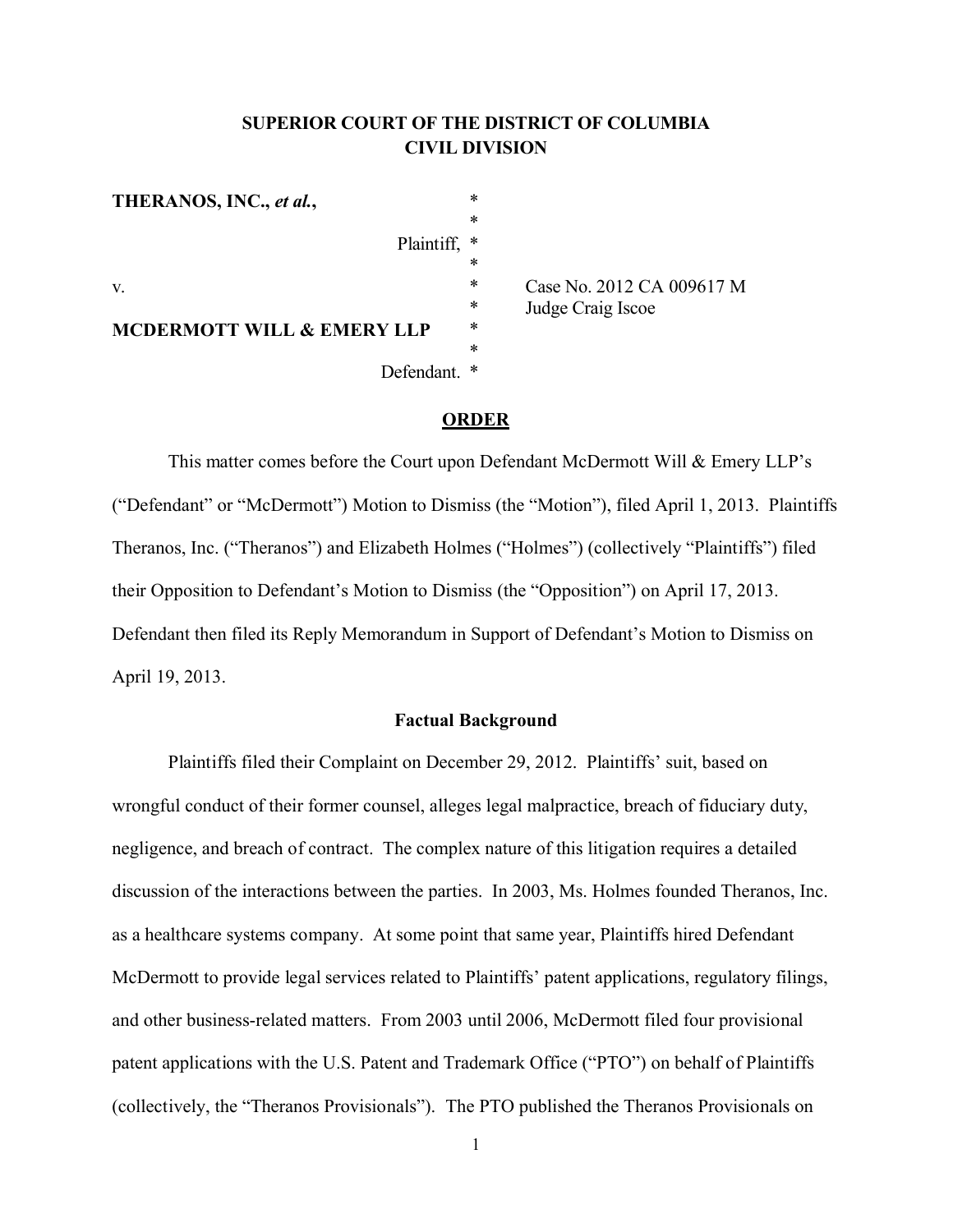approximately November 16, 2006. There is no dispute that the Theranos Provisional contained confidential and proprietary information. In 2006, Plaintiffs hired a new law firm, Wilson Sonsini, to take over "the preparation, filing, and prosecution of subsequent patent applications for Plaintiffs." Defendant continued to represent Plaintiffs on unrelated matters. At all relevant times, John Fuisz was employed as a general partner at McDermott.

Additionally in 2006, Richard and Joseph Fuisz filed a patent application of their own, on behalf of their pharmaceutical company Fuisz Pharma LLC. (the "Fuisz Provisional Patent Application"). Richard and Joseph Fuisz are the father and brother, respectively, of John Fuisz. One year later, Richard and Joseph Fuisz filed a non-provisional patent application based on the Fuisz Provisional Patent Application. The Fuisz Provisional Patent Application was published in January of 2008. Finally, on November 2, 2010, the Fuisz Provisional matured into U.S. Patent No. 7,824,612 (the "'612 Patent"). Plaintiffs' Complaint alleges a multitude of similarities between the Theranos Provisional, the Fuisz Provisional Patent Application, and the '612 Patent.

Although the Fuisz Provisional was published in January of 2008, Plaintiffs became aware of the Fuisz Provisional Patent Application in May of 2008. During either May or August 2008, Plaintiffs were informed that John Fuisz was a partner at McDermott. According to Plaintiff's Opposition, in August 2008 Ms. Holmes "attempted to set up a meeting with the MWE's partner whom she knew" about concerns she had related to the confidentiality of the Theranos Provisionals. On September 22, 2008, Ms. Holmes met with Charles Work and Kenneth Cage, partners at McDermott, and "informed them that Richard Fuisz and Joseph Fuisz had filed an application for a patent...which contained concepts substantially similar" to the Theranos Provisionals. Lastly, according to Plaintiffs, on October 28, 2008, the parties met and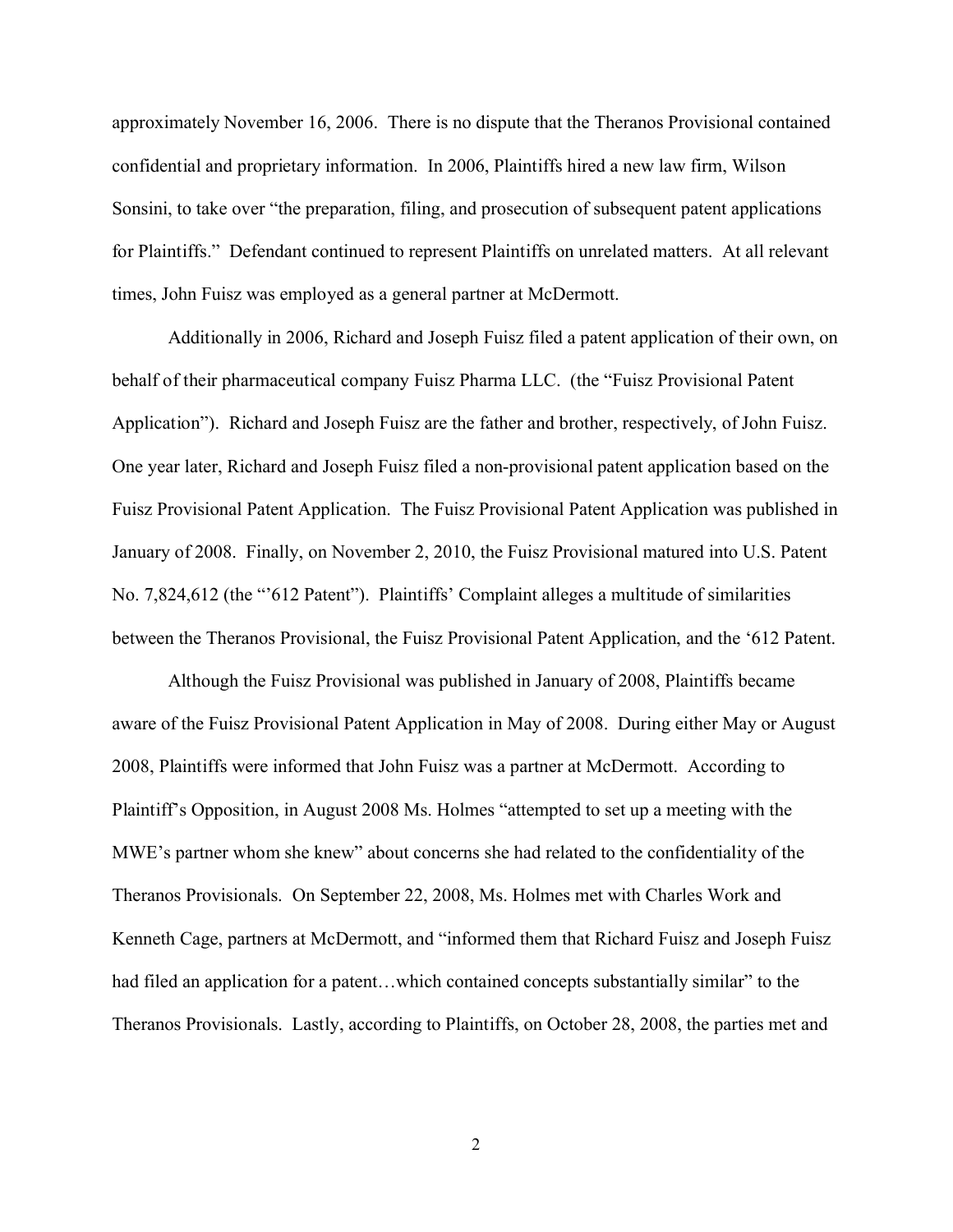Ms. Holmes learned that John Fuisz was the son and brother of Richard and Joseph Fuisz, respectively, and had access to the Theranos Provisionals.

On October 26, 2011, Plaintiffs brought claims against John, Richard, and Joseph Fuisz, as well as Fuisz Pharma, in the United States District Court for the Northern District of California (the "California lawsuit" or "California litigation"). The facts and claims in the California lawsuit are the same underlying facts as the case at hand; that John Fuisz was a partner at McDermott and misappropriated Plaintiffs' confidential information by disclosing it to his father and brother. On June 26, 2012, the District Court dismissed all claims against John Fuisz because California's one-year statute of limitations had expired. Plaintiffs' argued in California, and continue to argue, that the District of Columbia statute of limitations should apply.

On October 25, 2011, the parties entered into a Tolling Agreement which tolled the statute of limitations to any claims against McDermott until April 30, 2012. The Tolling Agreement also provided that "[d]uring the Tolling Period, neither Party shall commence or file any lawsuit, petition, claim, arbitration, proceeding, or adversarial action against the other Party." Upon consent of both parties, the Agreement was extended until December 31, 2012 or sixty days after either party gives notice to the other party. Despite the Tolling Agreement, Plaintiffs filed the instant suit on December 29, 2012. After the matter was removed to federal court, the parties agreed to remand the case to this Court.<sup>[1](#page-2-0)</sup>

#### **Summary of Defendant's Arguments**

Defendant, through its Motion to Dismiss, asserts five primary arguments as to why the case must be dismissed. First, Defendant argues that Plaintiffs' claims are barred by the doctrine

<span id="page-2-0"></span><sup>1</sup> The parties agreed to remand the case back to this Court in light of the Supreme Court's recent decision in *Gunn v. Minton*, No. 11-1118, 2013 WL 610193 (Feb. 20, 2013) (holding that federal courts do not have exclusive original subject matter jurisdiction over attorney malpractice claims involving patent law).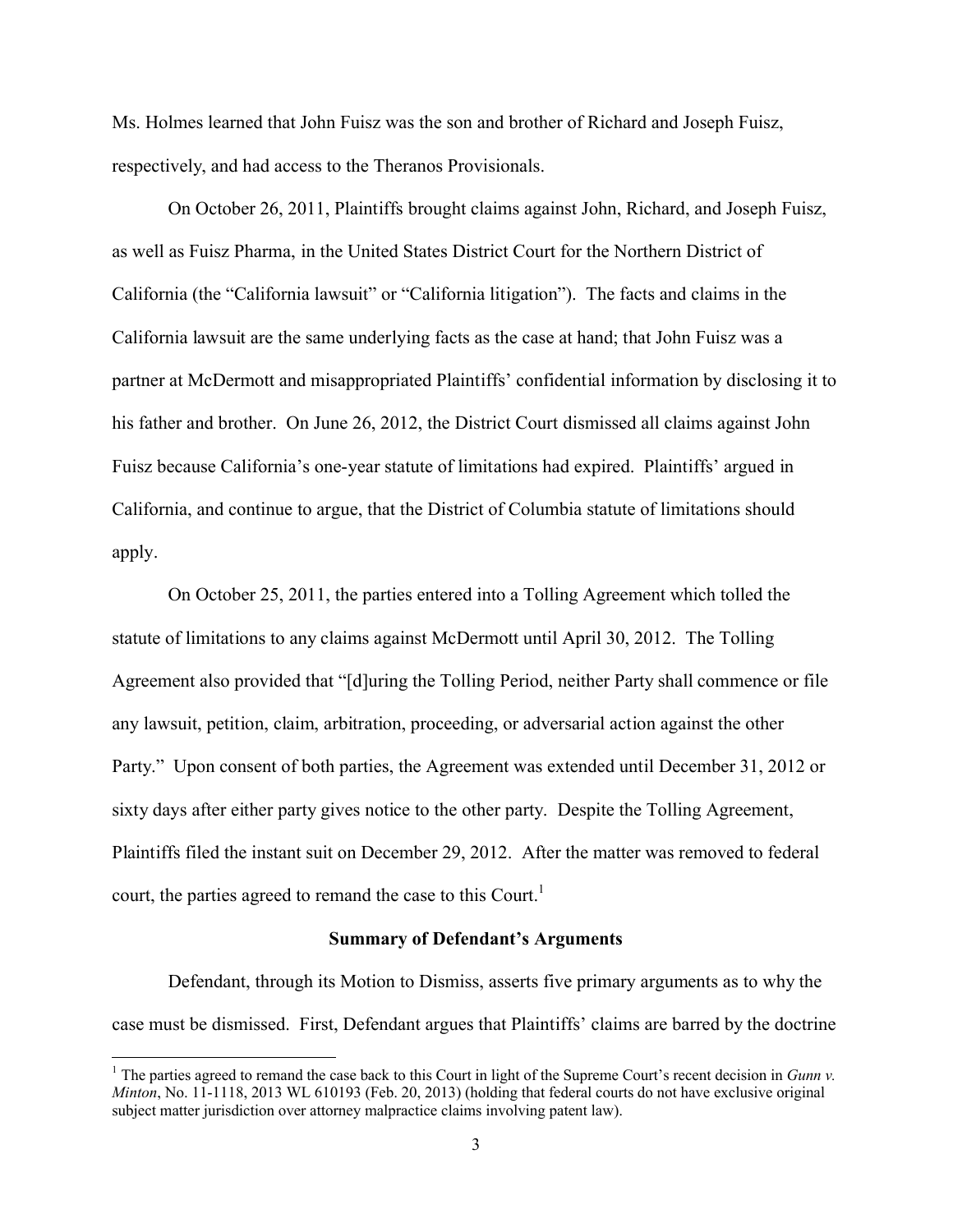of *res judicata*. Defendant states that "Plaintiffs' malpractice and breach of fiduciary duty claims against McDermott (in this case) and against John Fuisz (in the California litigation) beyond question 'arise from the same nucleus of facts'." Def. Mot. at 13. Defendant adds that "Plaintiffs attempt to relitigate the same claims that already have been resolved against them…by adding a handful of conclusory statements about McDermott." *Id.* at 15. In addition, Defendant argues that claims against McDermott are barred under *res judicata* because McDermott is in privity with John Fuisz based upon the nature of the claims and John Fuisz being a general partner of McDermott. Further, Defendant asserts that the California District Court's dismissal on statute of limitations grounds was a final judgment on the merits.

Second, Defendant argues that the principle of vicarious liability prevents these claims against McDermott because the underlying claims against John Fuisz have been dismissed. Defendant states that "[s]ince all related malpractice claims against John Fuisz were dismissed, with prejudice, in the California litigation, McDermott cannot be held liable for his alleged actions…the only connection between the alleged harm and McDermott is that the firm somehow caused (or failed to prevent) John Fuisz's actions." Def. Mot. at 18-19.

Third, Defendant asserts that Plaintiffs' claims are barred by either the California or District of Columbia statute of limitations. Under California's one-year statute of limitations, it is undisputed that the statute has expired. Defendant claims that Plaintiffs had notice and discovered their alleged injury "at least as of early May 2008" when Plaintiffs became aware of the Fuisz Patent Application because of the similarities to the Theranos Provisional. *Id.* at 23. Alternatively, Defendant states that Plaintiffs were on notice in May or August of 2008 when "Plaintiff Holmes learned that John Fuisz, an individual who shared the same name as the inventors of the '612 Patent, was a partner at McDermott." *Id.* Defendant explains that Plaintiff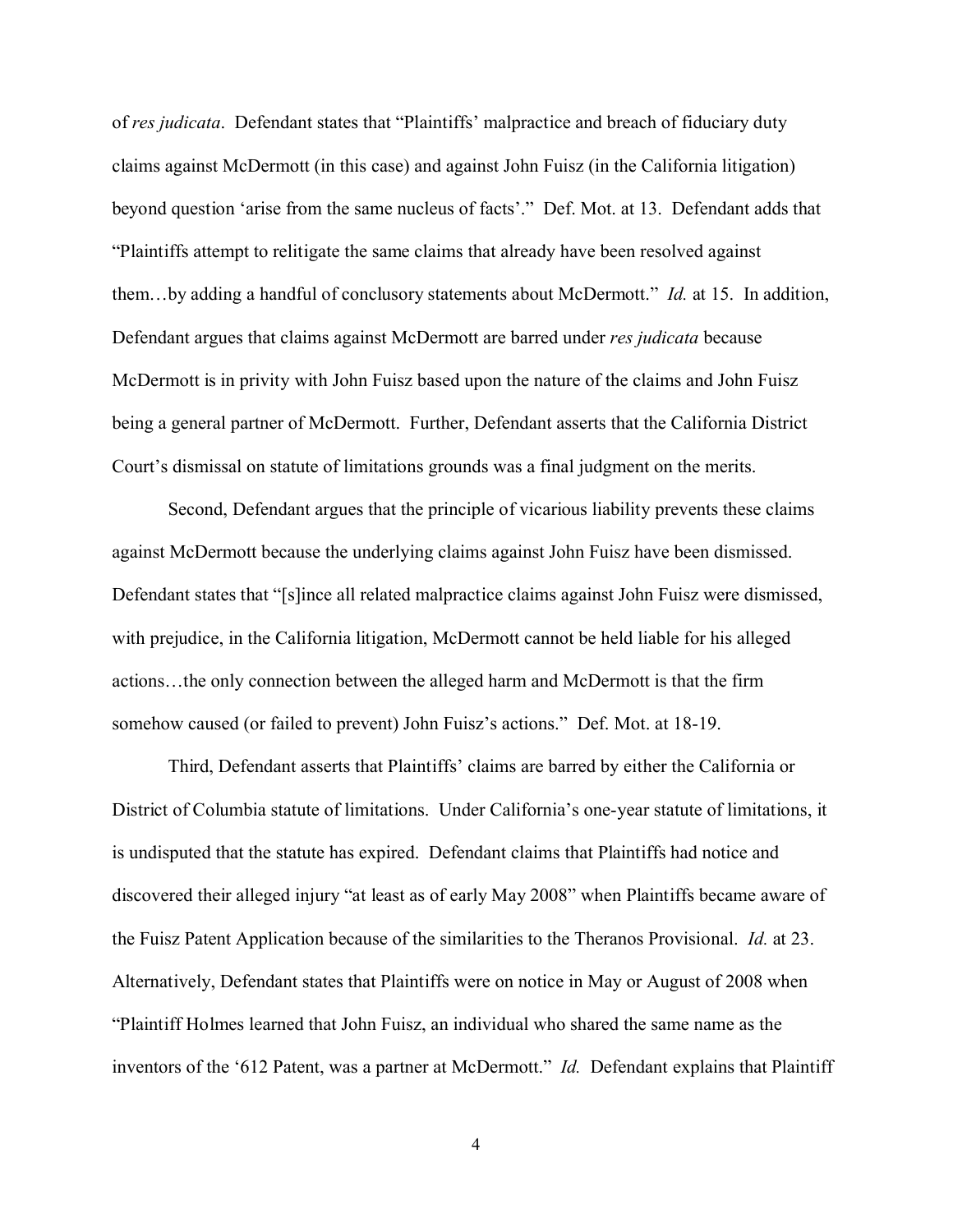Holmes' notice is evidenced by the September and October meetings she arranged based on her suspicions of wrongdoing. *Id.* at 24-26.

Fourth, Defendant contends that the case must be dismissed as a result of Plaintiffs' breach of the Parties' Tolling Agreement. "Under the Tolling Agreement, McDermott had a right not to be sued by Plaintiffs before December 31, 2012. This case was initiated against them on December 29, 2012." *Id.* at 28. Defendants believe specific performance, and therefore dismissal with prejudice, is appropriate because "[n]o amount of damages can give McDermott back their contractual right not to be sued during the Tolling Period." *Id.* at 29.

Lastly, Defendant argues that Plaintiffs failed to plead facts which form a plausible basis for malpractice and breach of fiduciary duty. Defendant states that "the Complaint does not provide a single fact explaining how or when John Fuisz — much less McDermott — committed a single wrongful act that could give rise to malpractice or breach of fiduciary duty." *Id.* at 31. Defendant adds "Plaintiffs' case depends on the sheer *possibility* that John Fuisz misappropriated confidential client information."

#### **Summary of Plaintiffs' Arguments**

Regarding the doctrine of *res judicata*, Plaintiffs argue that McDermott is not in privity. "John Fuisz's status as a former partner of McDermott does not, standing alone, mean he was in privity with McDermott." Pl.s' Opp. At 2. Plaintiffs add that "[f]urthermore, there is no mutuality of interests between John Fuisz and McDermott because the claims against McDermott were not raised — and could not have been raised — against John Fuisz in California, and therefore he had no stake in fully representing McDermott's interests." *Id.* The crux of Plaintiffs' argument is that the present claims are claims of direct liability against McDermott, not claims based on joint liability or vicarious liability.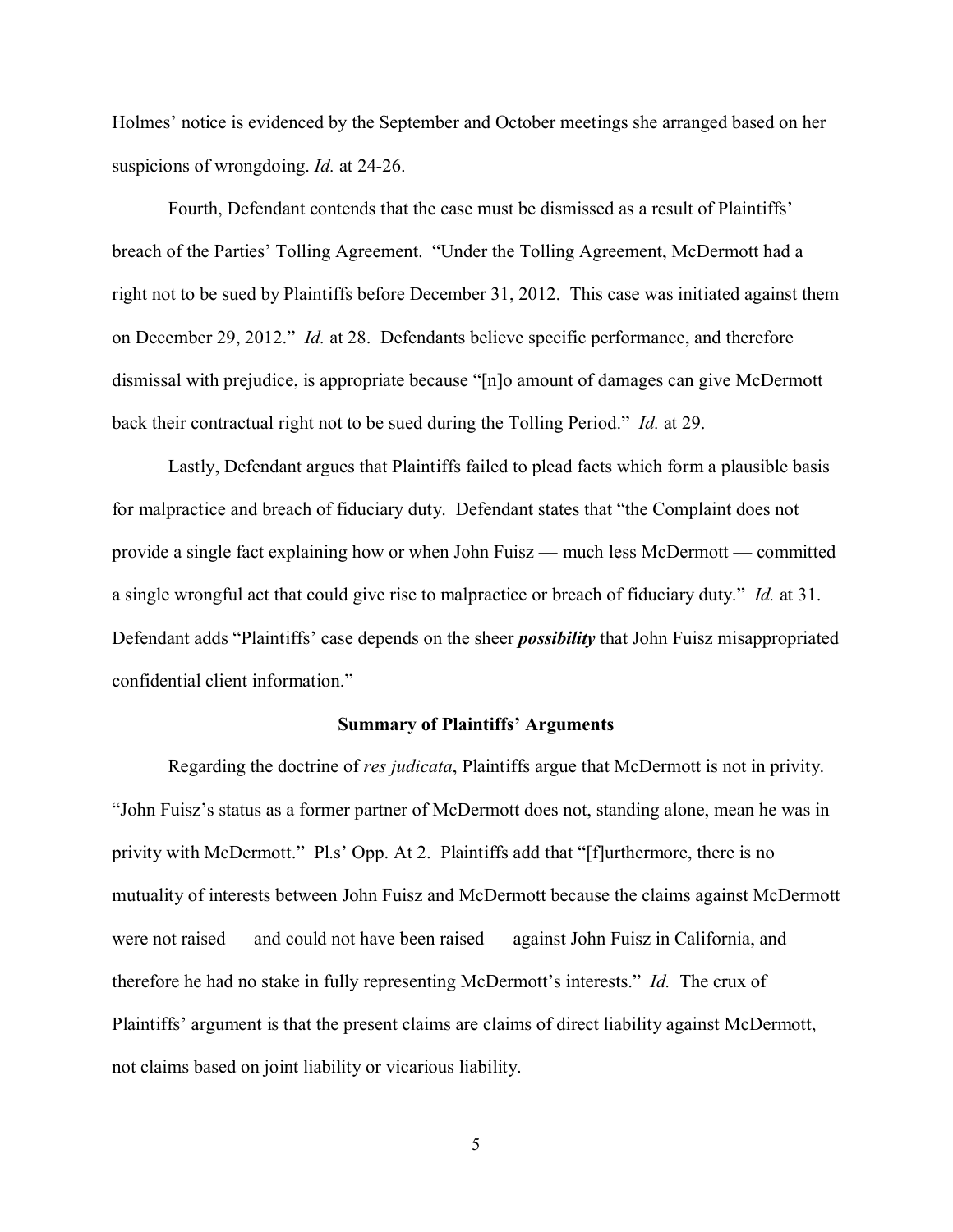Similarly, Plaintiffs respond that vicarious liability does not apply. "McDermott's liability does not rely on John Fuisz being found liable because Theranos's claims against McDermott are not based solely on a theory of vicarious liability for John Fuisz's actions." *Id.* Plaintiffs assert that these claims are for direct liability and therefore, it is irrelevant whether John Fuisz was found liable or not.

Third, Plaintiffs argue that the District of Columbia's three year statute of limitations applies and has not yet run. As initially stated in Plaintiffs' Complaint, Plaintiffs' Opposition reasserts that "Theranos did not suffer injury resulting from McDermott's wrongdoing until the '612 Patent issued in November 2010." *Id.* at 3. Plaintiffs also claim that the October 28, 2008 meeting was when McDermott ceased to represent Plaintiffs and therefore, the legal claim could not have accrued before then.

Fourth, Plaintiffs maintain that they did not breach the Tolling Agreement and if they did, there was no material harm. They assert that specific performance cannot be granted because extinguishing Plaintiffs' claim would be an inequitable result for the minimal harm. Lastly, Plaintiffs argue that their allegations are sufficiently pleaded because "Theranos alleges it suffered injuries and describes how McDermott caused those injuries." *Id.* Plaintiffs state that the District of Columbia applies a plausibility pleading requirement, not a probability requirement.

#### **Discussion**

Pursuant to District of Columbia Superior Court Rule of Civil Procedure 12(b)(6), defendants may contest the legal sufficiency of the pleading by filing a motion to dismiss. Upon receipt of a motion to dismiss, the court must determine (1) whether the pleading includes wellpleaded factual allegations, and (2) whether such allegations plausibly give rise to an entitlement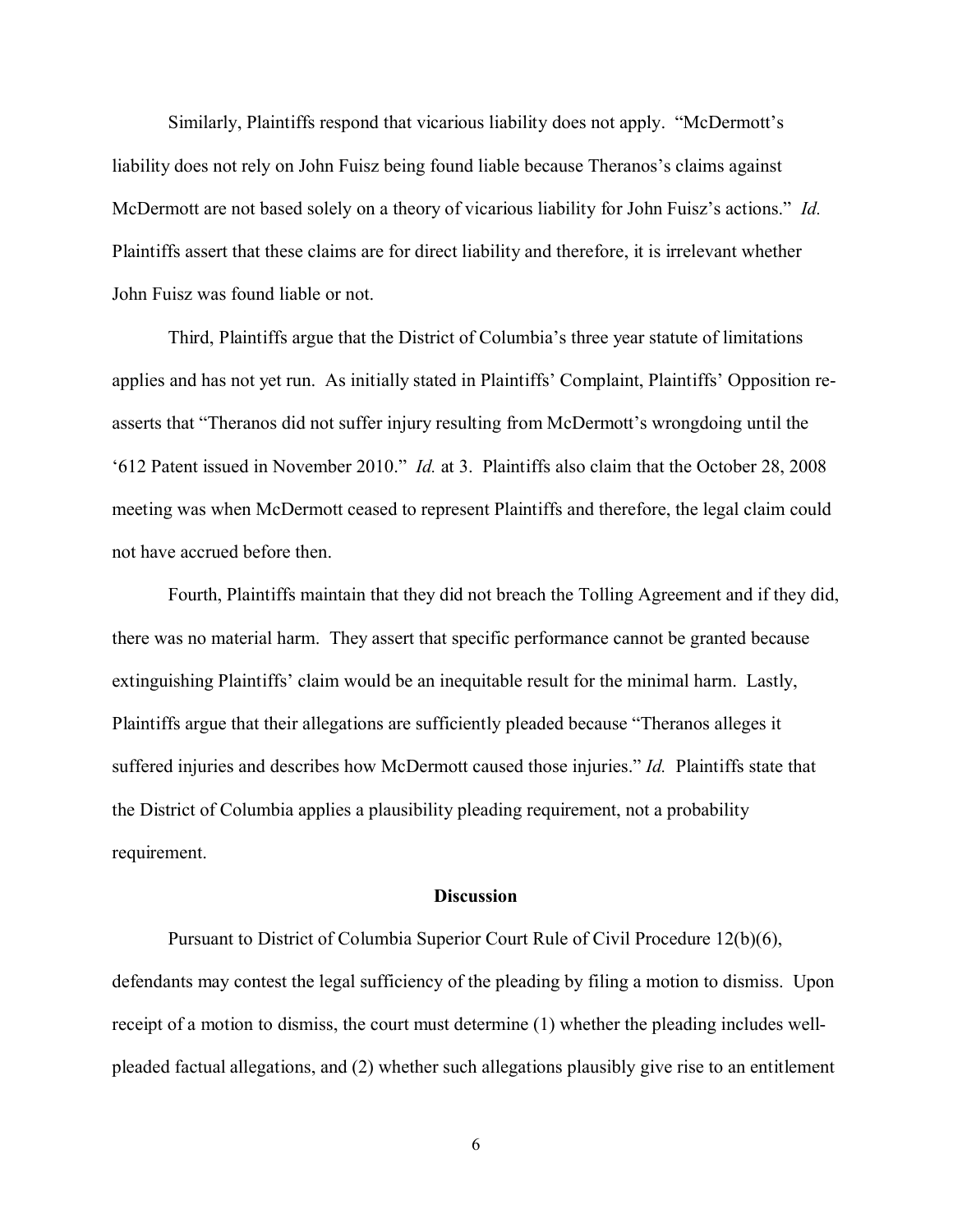for relief. *See Ashcroft v. Iqbal*, 129 S.Ct. 1937, 1949-52 (2009); *see also Mazza v. House Craft LLC*, 18 A.3d 786, 790 (D.C. 2011) (adopting *Iqbal*'s heightened pleading standard); *see also Potomac Dev. Corp. v. District of Columbia*, 28 A.3d 531, 543 (D.C. 2011) (adopting the Supreme Court's plausibility standard for a complaint to survive a motion to dismiss).

#### **I. Plaintiff's Claims are Barred by the Doctrine of** *Res Judicata*

Under *res judicata*, "a final judgment on the merits of an action precludes the parties or their privies from relitigating issues that were or could have been raised in that action." *Allen v. McCurry*, 449 U.S. 90, 94, 101 S.Ct. 411 (1980) (citing *Cromwell v. County of Sac*, 94 U.S. 351, 352, 24 L.Ed. 195). *Res judicata* bars not only claims that actually were litigated in the first action but "all issues arising out of the same cause of action" that could have been litigated. *See Faulkner v. Government Emps. Ins. Co.*, 618 A.2d 181, 183 (D.C. 1992). *Res judicata* bars a subsequent lawsuit if there has been prior litigation: (1) involving the same claims or cause of action, (2) between the same parties or their privies, and (3) there has been a final, valid judgment on the merits, (4) by a court of competent jurisdiction. *See Smalls v. United States*, 471 F.3d 186, 19[2](#page-6-0) (D.C. Cir. 2006).<sup>2</sup>

The doctrine of *res judicata* "plays a central role in advancing the 'purpose for which civil courts have been established, the conclusive resolution of disputes within their jurisdiction'." *See Apotex, Inc. v. Food & Drug Administration*, 393 F.3d 210, 217, 364 U.S.App.D.C. 187, 194 (D.C. Cir. 2004) (citing *Montana v. United States*, 440 U.S. 147, 153, 99 S.Ct. 970, 973 (1979)). "To preclude parties from contesting matters that they have had a full and fair opportunity to litigate protects their adversaries from the expense and vexation attending

<span id="page-6-0"></span> $2$  Although Defendant is correct that federal law applies when a federal court decides an issue based on federal subject matter jurisdiction, Plaintiff is correct in that both the District of Columbia and the federal common law apply the same principles of *res judicata*. The elements and requirements are the same under both forms of jurisdiction.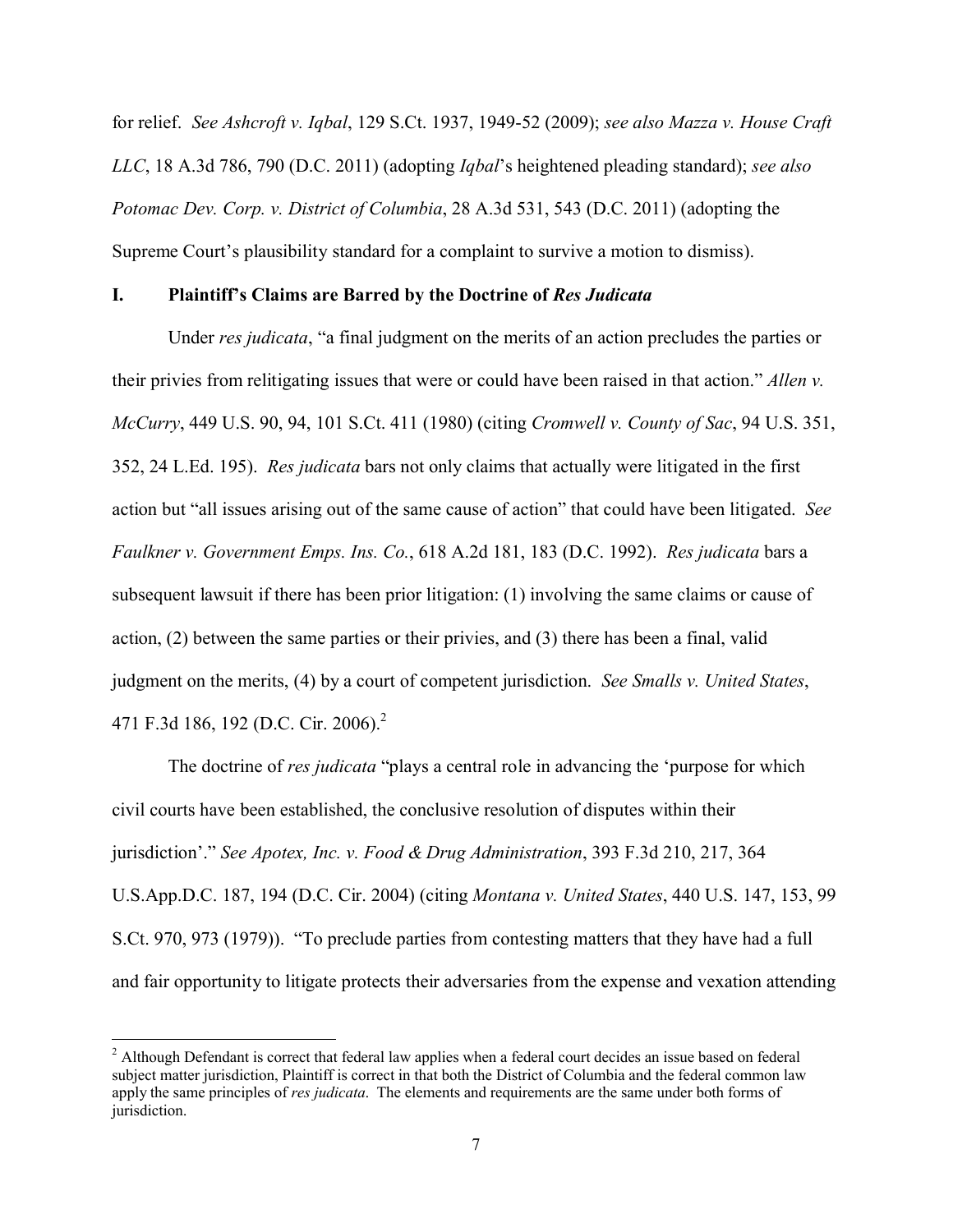multiple lawsuits, conserves judicial resources, and fosters reliance on judicial action by minimizing the possibility of inconsistent decisions." *See Montana*, 440 U.S. at 153-54, 99 S.Ct. at 973-74.

A. Plaintiffs' Claims Stem From the Same Claims and/or Causes of Action as the California Litigation.

The actions arise out of the same cause of action if there is a common nucleus of facts. *See Patton v. Klein*, 746 A.2d 866, 870 (D.C. 1999) (citing *Faulkner*, 618A.2d at 183). It is "the facts surrounding the transaction or occurrence which operate to constitute the cause of action, not the legal theory upon which a litigant relies." *See Page v. U.S.*, 729 F.2d 818, 820, 234 U.S.App.D.C. 332, 334 (D.C. Cir. 1984) (citing *Expert Elec., Inc. v. Levine*, 554 F.2d 1227 (2nd Cir. 1977)). Courts "do not require literally identical claims for *res judicata* to apply." *See Capitol Hill Group v. Pillsbury Winthrop Shaw Pittman, LLP*, 575 F.Supp.2d 143, 149 (D.D.C. 2008), *aff'd*, 569 F.3d 485 (D.C. Cir. 2009). "In pursuing this inquiry, the court will consider 'whether the facts are related in time, space, origin, or motivation, whether they form a convenient trial unit, and whether their treatment as a unit conforms to the parties' expectations or business understanding or usage'." *Id.* (citing *Apotex, Inc., v. FDA*, 393 F.3d 210, 217 (D.C. Cir. 2004) (internal citations omitted)).

There can be little double that this suit arises out of the same nucleus of fact as the California litigation. In fact, Plaintiffs' counsel, Mr. Marcillo conceded during oral argument that "we could have brought claims against McDermott…we could have tried to bring everybody together in the California action. We chose to try to litigate the issues as against the Fuiszes first and see how that [proceeded]."[3](#page-7-0) Motions Hearing (July 18, 2013).

 $\overline{a}$ 

<span id="page-7-0"></span><sup>&</sup>lt;sup>3</sup> Additionally, Plaintiffs never argued in their Opposition that the nucleus of facts were distinct. However, the Court will still undertake an independent and objective analysis.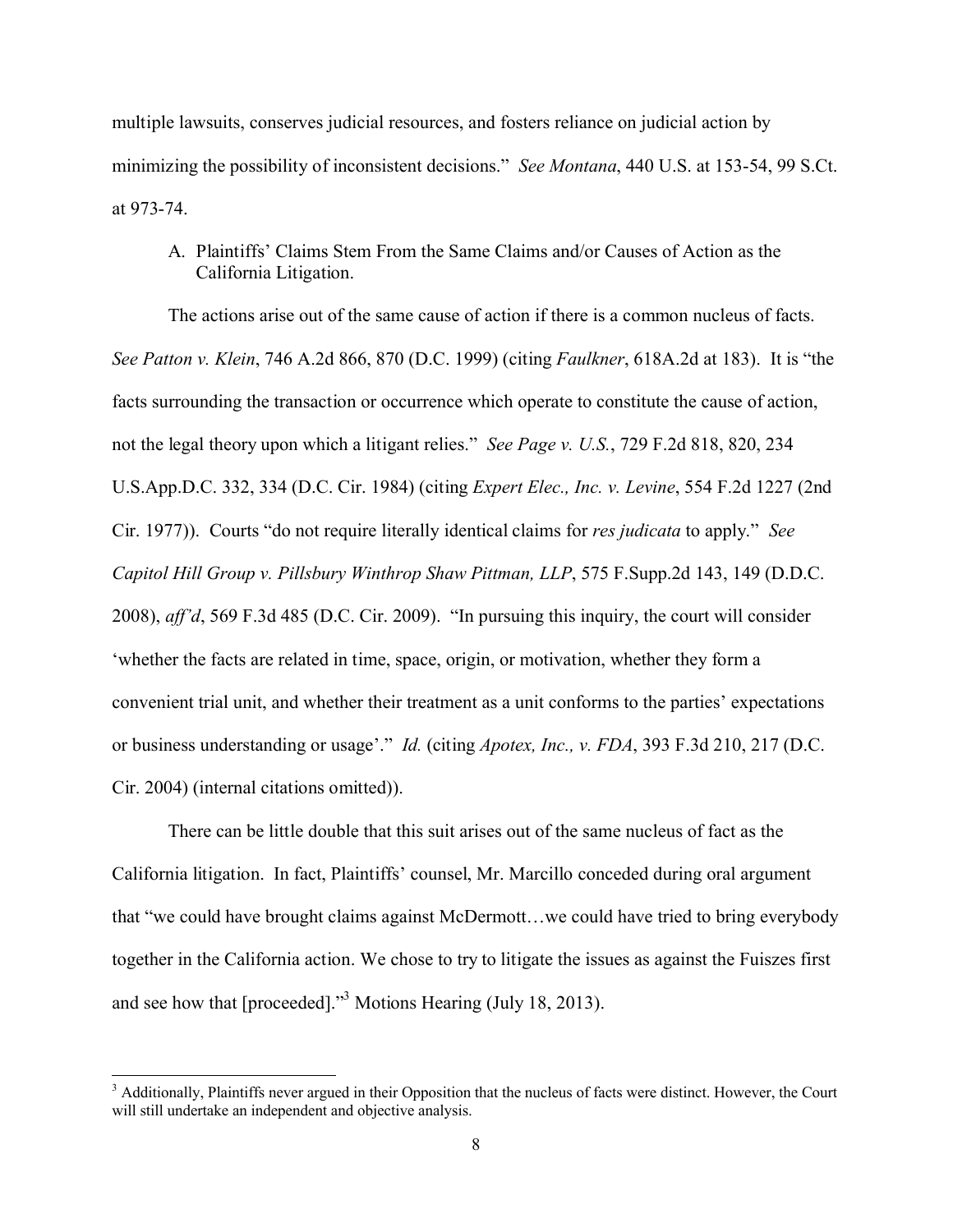In Plaintiffs' Amended Complaint in California, they alleged that "John Fuisz provided his father and brother with Theranos Confidential Information." *See, e.g.,* Cal. Am. Compl. ¶ 35. The Amended California Complaint repeatedly refers to the "Law Firm" or "John Fuisz's Law Firm," which is undoubtedly McDermott. *See, e.g.*,  $\P\P$  18-24. The foundational argument and underlying fact-pattern was that "John Fuisz breached his fiduciary duties to Plaintiffs, including, without limitation, by furnishing Theranos Confidential Information to his father and brother." *See, e.g., Id.* at ¶¶ 111-141. Similarly, Plaintiffs' present Complaint alleges that "John Fuisz, who was during the relevant time period a partner at MWE, wrongfully obtained Plaintifs' confidential information…and provided that information to his father, Richard C. Fuisz, and his brother, Joseph M. Fuisz." Pl. Compl. ¶1. Additionally, both Complaints are referring to the same time period and the factual allegations asserted are near-identical. *Compare* Pl. Compl. ¶¶ 28-90 and Cal. Am. Compl. ¶¶ 23-81.

During oral arguments, Plaintiffs' counsel argued that *res judicata* does not apply because the claims in the action before this Court are directly against McDermott rather than against John Fuisz, and, therefore, distinct. Although this argument goes primarily to the concept of privity, it is relevant here. For example, counsel argued that in this litigation there are claims for negligent hiring and negligent supervision. Motions Hearing (July 18, 2013). Plaintiffs are correct in stating that these claims were not raised in the California litigation. However, counsel also conceded that the negligent hiring and negligent supervision related solely to the hiring and supervision of John Fuisz. *Id.* The underlying facts of the negligence claims are that John Fuisz allegedly provided confidential information to his family members and breached his duties towards Plaintiffs. As stated above, that is the exact same fact pattern asserted in the California litigation. As explained in *Page*, the relevant inquiry is dependent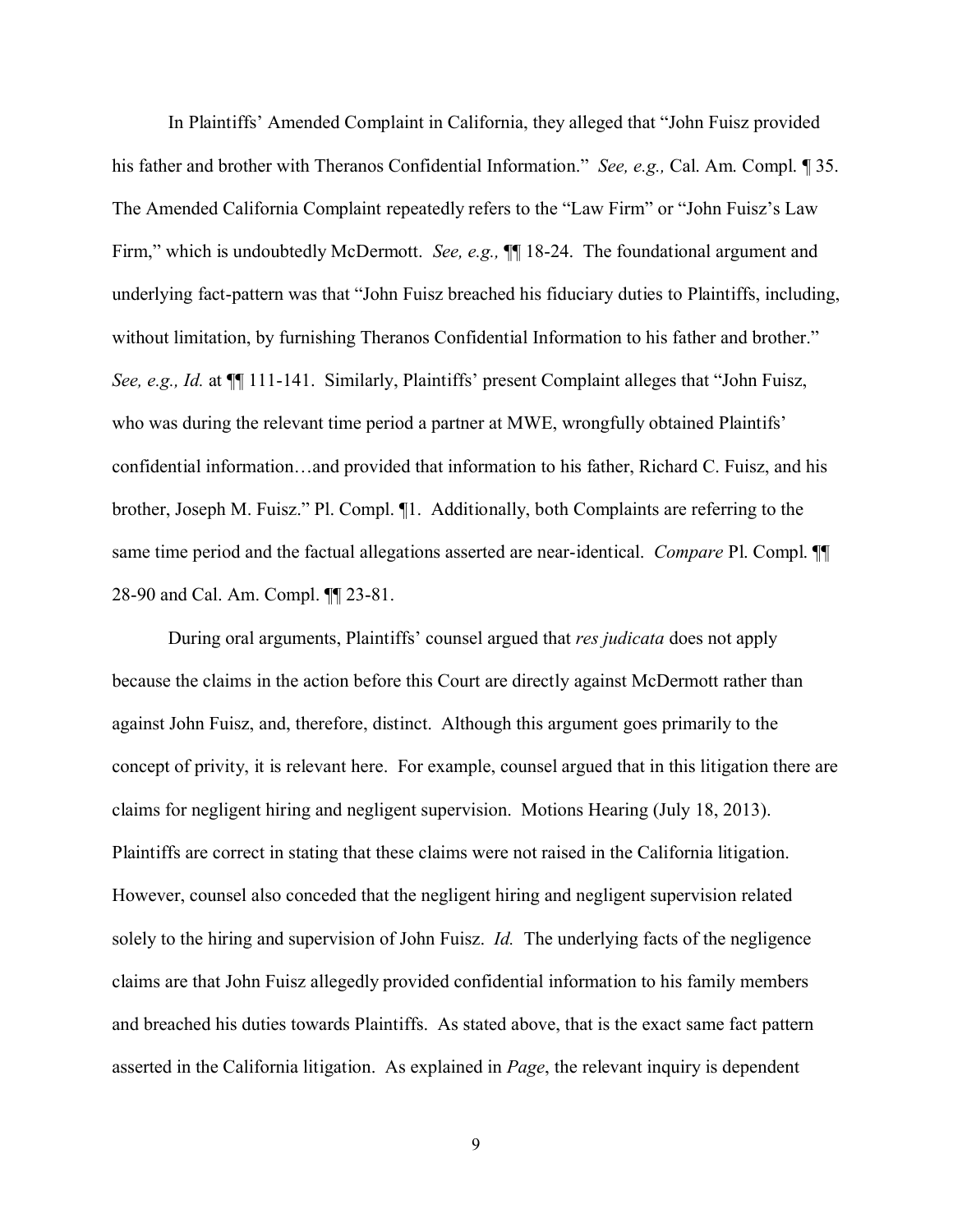upon the facts surrounding the transaction, not the legal theory. Thus, changing the legal theory to negligent hiring/supervision does not change the basic facts alleged. There can be no doubt that the basic facts are the same.

Additionally, the location (Washington, D.C. and California) and the time period in question (2003-2008) are the same. Lastly, Plaintiffs have conceded that the cases could have been brought together as a convenient trial unit. Although the Court will not make conclusions as to Plaintiffs' motivations for bringing the suits separately, it is clear that it was a strategic decision by Plaintiffs, as counsel admitted. $4$  Therefore, the two cases share the same nucleus of fact  $5$ 

In addition, oral arguments were telling. Plaintiffs' counsel cited the California decision by Judge Rodgers on multiple occasions and asked this Court to adopt the findings of Judge Rodgers, who presided over the California litigation. For example, when discussing the statute of limitations counsel stated "Judge Rodgers not only finds that the harm happened at some point before October 28, 2008, she indeed finds…actual injury occurred that same date." Motions Hearing (July 18, 2013). When discussing whether Plaintiff has sufficiently pleaded, Plaintiffs' counsel stated "the California Court, Judge Rodgers, addressed *Iqbal* and *Twombly* in a Motion to Dismiss that was filed there by the Fuiszes and reviewed our allegations at length" in an effort to persuade this Court to adopt Judge Rodgers' findings. *Id.* At one point, Plaintiffs' counsel even stated "part of this actually is going to be tried in the California action…that is subject to a full trial on the merits." *Id.* Given that Plaintiffs are pointing to the California decision as

 $\overline{a}$ 

<span id="page-9-0"></span><sup>&</sup>lt;sup>4</sup> The Court has been unable to find a valid reason that Plaintiffs did not bring McDermott into the California litigation. It would have been both more cost efficient and time efficient, and prevented the parties from having to bring a case in another jurisdiction. The logical conclusion is that Theranos made a tactical decision to see what happened in the California litigation.

<span id="page-9-1"></span> $<sup>5</sup>$  There has been no, nor could there be a, genuine dispute that the decision constituted a final decision on the merits</sup> and was decided by a court of competent jurisdiction. Therefore, the Court finds both of those elements of *res judicata* are satisfied.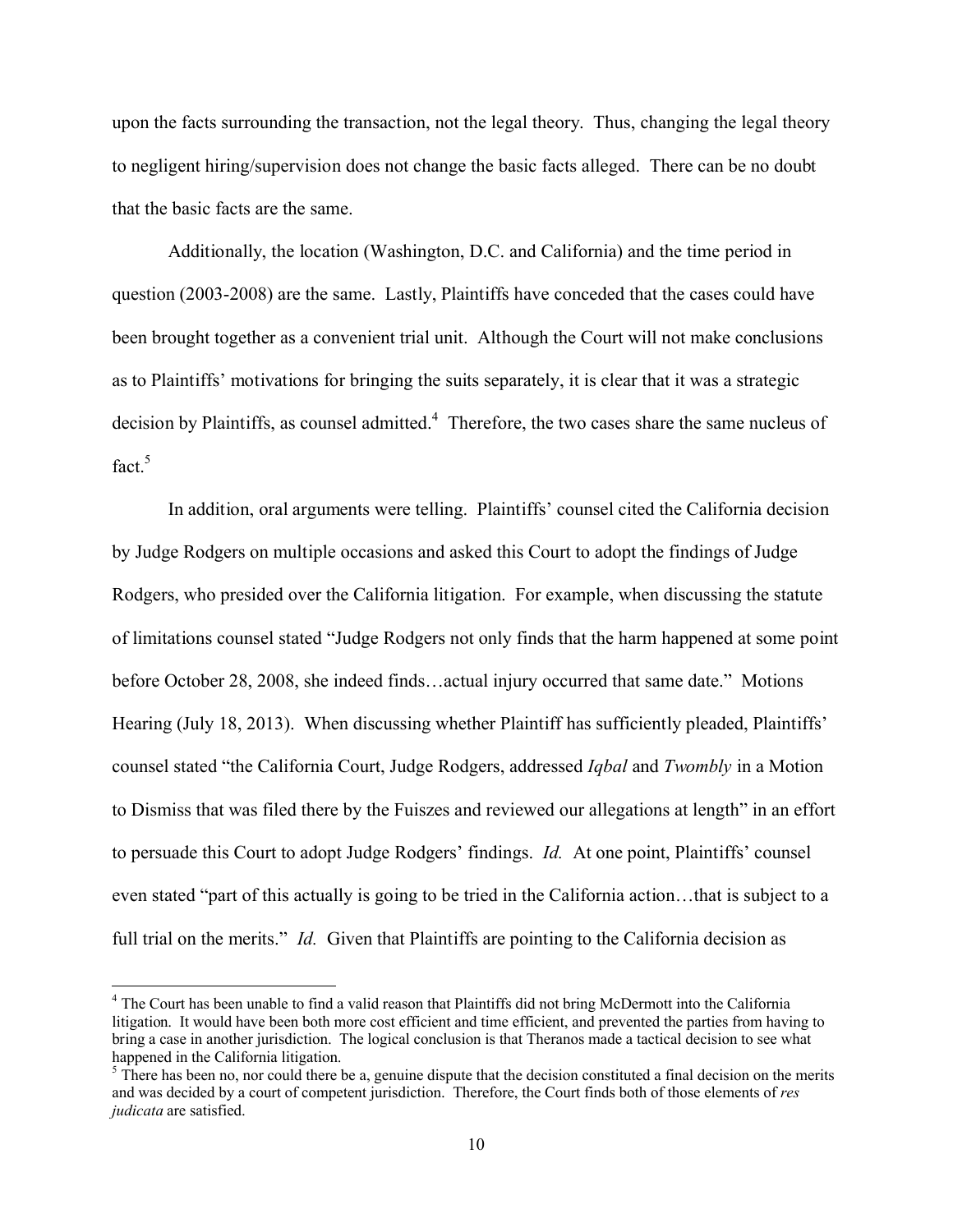favorable arguments and stated, without prompting, that some of the issues will be litigated in California, there can be no doubt that these claims stem from the same cause of action as the California litigation.

2. Defendant McDermott is in privity with Former Defendant John Fuisz in the California Litigation.

A privy "is one so identified in interest with a party to the former litigation that he or she represents precisely the same legal right in respect to the subject matter of the case." *See, e.g., Smith v. Jenkins*, 562 A.2d 610, 615 (D.C. 1989). Agents and principals are not ordinarily in privity with each other. *See Major v. Inner City Property Management, Inc.*, 653 A.2d 379, 381 (D.C. 1995) (quoting *Usher v. 1015 N Street. N.W., Cooperative Ass'n*, 120 A.2d 921, 922 (D.C. 1956)). Therefore, "a decision on the merits in an action against the principal is *res judicata* in a later action against the agent only 'if the prior action concerned a matter within the agency'." *Id.* (quoting *Tamari v. Bache & Co. (Lebanon) S.A.L.*, 637 F.Supp. 1333, 1341 (N.D.Ill. 1986)). The orthodox categories of privies are "those who control an action although not parties to it…those whose interests are represented by a party to the action…[and]successors in interest. *See Smith*, 562 A.2d at 615.

In this jurisdiction, courts have articulated that "partnership is a traditional relationship of privity." *See Modiri v. 1342 Restaurant Group, Inc.*, 904 A.2d 391, 399 (D.C. 2006) (citing *A to Z Assoc. v. Cooper*, 161 Misc.2d 283, 613 N.Y.S.2d 512 (N.Y.Sup.Ct. 1993)). Other jurisdictions, applying nearly identical *res judicata* principles, have found attorneys in privity with their law firms. *Beras v. Carvlin*, 313 Fed.Appx. 353, 354-55(2nd Cir. 2008) (applying *res judicata* when Plaintiff sued law firm after suit against former counsel was dismissed).<sup>[6](#page-10-0)[7](#page-10-1)</sup>

<span id="page-10-1"></span><span id="page-10-0"></span> $6$  Plaintiff cites several cases that are inapplicable. First, it was established through oral arguments that John Fuisz was a general partner in McDermott, not a limited partner. Therefore, while it may be true that limited partners have no privity with their partnerships, that issue is irrelevant to the case at hand. Additionally, *Gragg v. Park Ridge*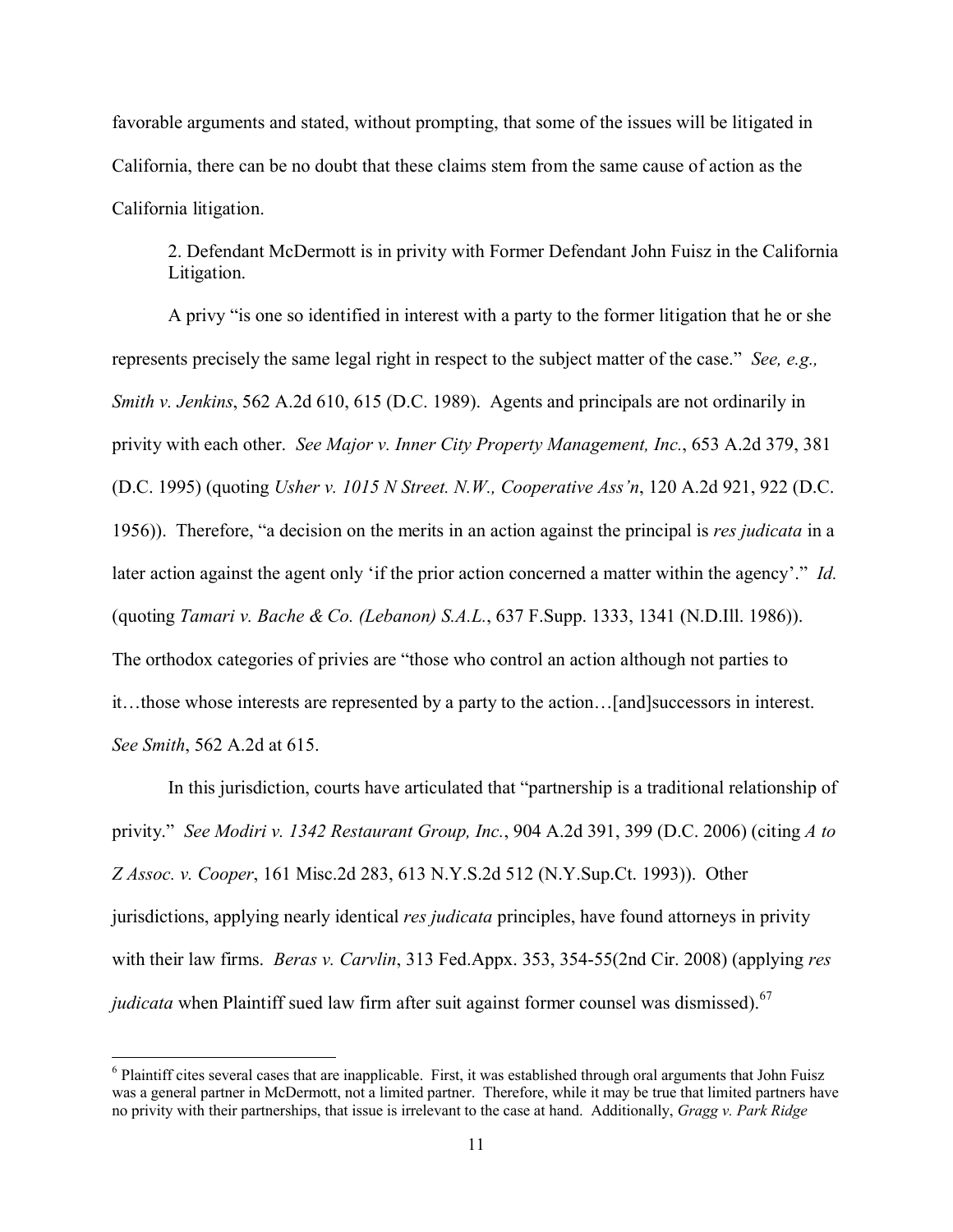Limited liability partnerships are a form of general partnership because they fall under the General Partnership provision of the D.C. Code. *See* D.C. Code §§ 29-610.01-03; *see also*, Mark A. Sargent & Walter D. Schwidetzky, *Limited Liability Company Handbook* § 3.19 (2012). In a limited liability partnership, "[a] partner shall not be personally liable, directly or indirectly, by way of contribution or otherwise, for such a debt, obligation, or other liability solely by reason of being or so acting as a partner." *See* D.C. Code § 29-603.06(c).

One of Plaintiffs' primary arguments against privity is that McDermott's interests in this litigation were not fully represented by John Fuisz in the California litigation. When asked by the Court which of McDermott's interests do not line up with John Fuisz's interests, Plaintiffs' counsel proposed a hypothetical in which the California court found an access violation against McDermott without finding John Fuisz liable. Motions Hearing (July 18, 2013). This in turn could lead to direct liability against McDermott.

However, counsel also conceded that this hypothetical was possible only if someone other than John Fuisz provided the information because in the California litigation he pursued the interest that he did not provide the information. *Id.* As Defendant's counsel, Mr. Davidson, pointed out, that hypothetical would open up an unlimited number of possibilities such as Ms. Holmes' email having been hacked or the leak coming from the firm she hired to replace McDermott. *Id.*<sup>[8](#page-11-0)</sup> In addition, Plaintiffs' Complaint states that John Fuisz was the McDermott

 $\overline{a}$ 

*Mobile Home Court, LLP*, No. 10-3313 WL 4459701 (C.D. Ill. Sept. 26, 2011) does not stand for the proposition for which Plaintiff cited it. Rather, the Court in that case failed to find *res judicata* because there was insufficient evidence as to the relationship between the defendants in the various cases. In fact, the *Gragg* court did not even address a single issue relating to partners and partnerships.

<sup>7</sup> The Court is similarly not persuaded by *Carr v. Rose*, 701 A.2d 1065 (D.C. 1997). Although a case from this jurisdiction, the circumstances surrounding the *Carr* case are entirely distinguishable. The *Carr* case involved a merger between two law firms and the effect of a contract entered into by one of the firms before the merger. That case also involved a deceased partner, and his estate, who had joined the firm after the merger. *Carr* is too attenuated factually to be applicable in the case at hand.

<span id="page-11-0"></span><sup>&</sup>lt;sup>8</sup> Plaintiffs' allegations do not provide a scintilla of proof the information came from McDermott. It is equally possible that one of Theranos' employees sold the information, that a Theranos email was hacked, or an infinite list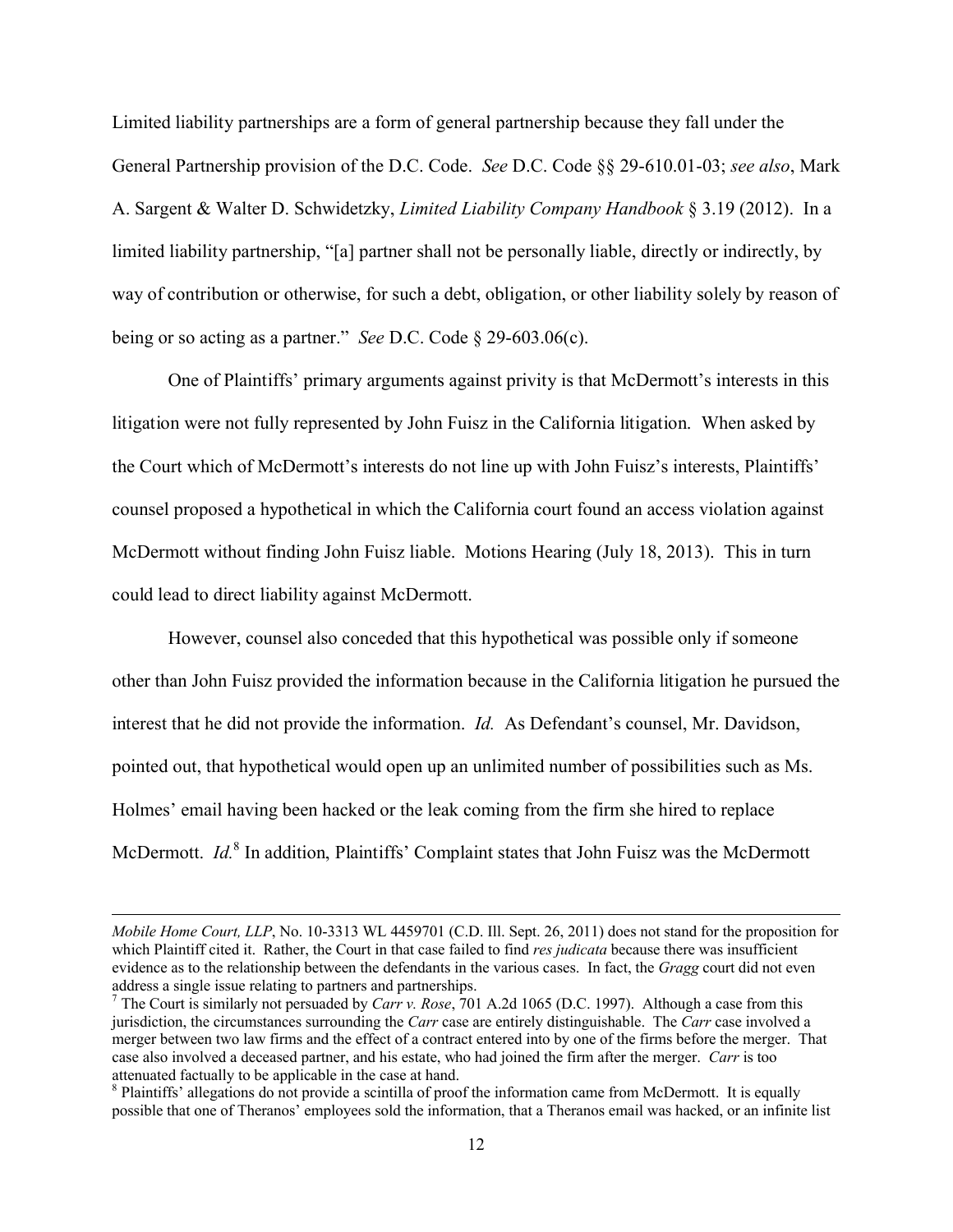employee who leaked Theranos' confidential information. *See, e.g.,* Pl. Compl. at ¶ 57. The Complaint does not refer to any actions by McDermott attorneys or employess other than John Fuisz. Plaintiffs' entire theory against McDermott relies on John Fuisz's alleged misappropriation of confidential information based on the familial relationship with the alleged patent-infringers. It is illogical and purely speculative for Plaintiffs to suggest that somebody else in McDermott supplied the information. $9$  The Complaint did not contain any allegations about other McDermott employees besides John Fuisz. Thus, adding new claims of negligent hiring and supervising does not affect this inquiry because those claims are directly contingent upon John Fuisz's liability and wrongdoing.

Additionally, Plaintiffs' counsel conceded in oral argument that "as to the narrow issue whether John Fuisz is providing the information," the interests of John Fuisz and McDermott are identical. *Id.* As the Court has already found that Plaintiff's contention that a McDermott employee other than John Fuisz could have provided the patent information to Richard and Joseph Fuisz is based on nothing but pure speculation, Plaintiffs' statement demonstrates how the interests in both cases are aligned. In addition, the substantive defenses of both John Fuisz and McDermott are the same: "that Theranos 'confidential information' was not misappropriated by John Fuisz" and that the statute of limitations has run on the claims. *See Def. Mot. to Dismiss* at 16. Therefore, the underlying issue is identical and McDermott's interests were entirely represented. Without John Fuisz being guilty of some sort of misconduct, it is inconceivable that McDermott could be liable.  $10$ 

 $\overline{a}$ 

of other possibilities. Plaintiffs do not have even a singular email or letter to indicate either John Fuisz or McDermott was involved.

<span id="page-12-0"></span><sup>&</sup>lt;sup>9</sup> Similarly, the Court does not credit Plaintiffs' argument that there is a dispute over whether John Fuisz was acting within the scope of his employment. Throughout the Complaint Plaintiffs' indicate he was acting within the scope of his employment. *See, e.g.,* Pl. Compl. at ¶¶ 1, 94.

<span id="page-12-1"></span><sup>&</sup>lt;sup>10</sup> Plaintiffs also argue that John Fuisz did not fully represent McDermott's interest *because* McDermott is a limited liability partnership. As the firm is an LLP, John Fuisz would not face liability even if McDermott were found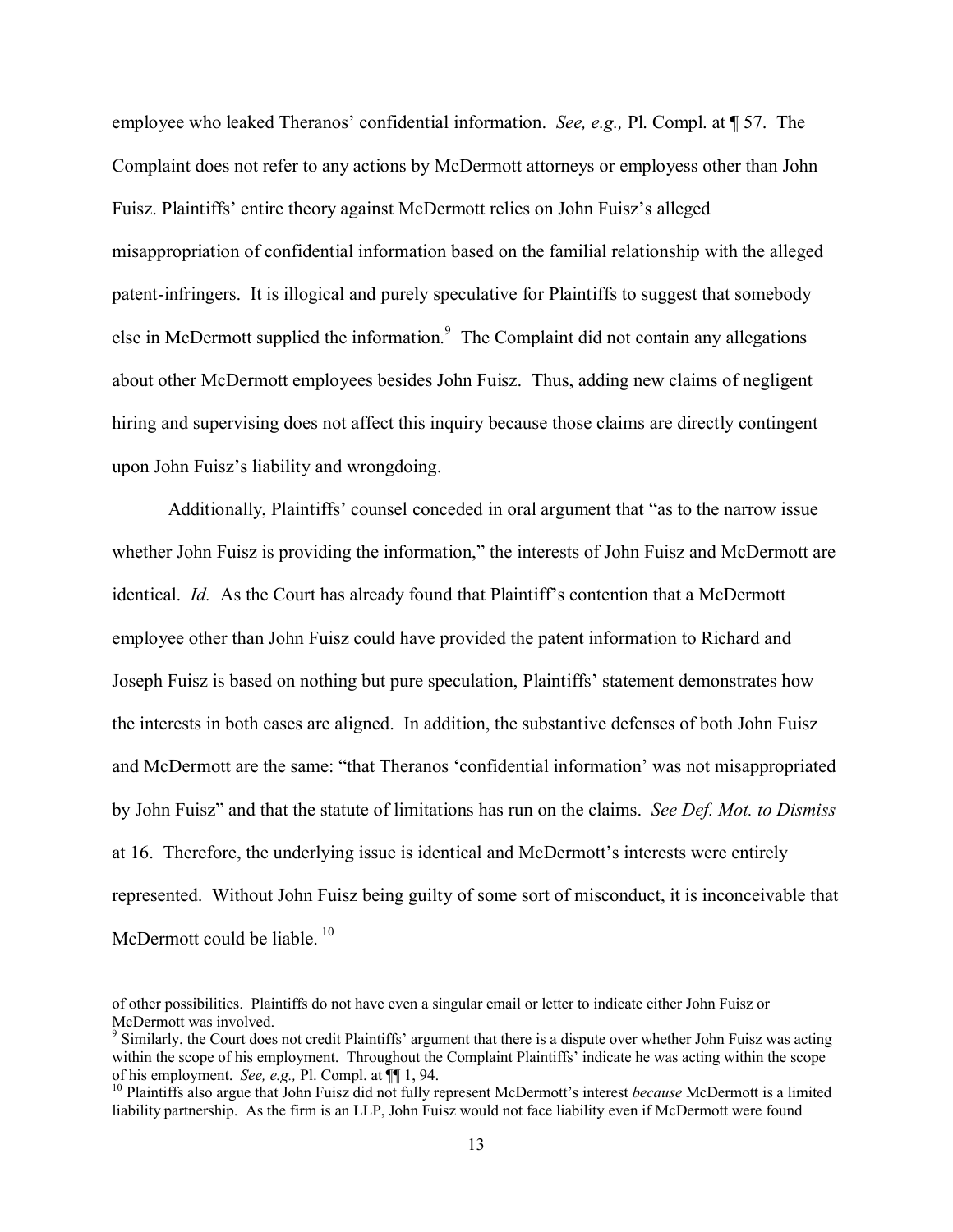This jurisdiction has not conclusively established whether a general partner in a limited liability partnership law firm is in privity with the firm for the purposes of legal malpractice and *res judicata*. However, the *Beras* case articulates that exact principle based on an identical application of *res judicata*. At the very least, this Court is convinced that John Fuisz was in privity with McDermott based on the circumstances. He was a general partner and partnership is a traditional avenue of privity as mentioned in *Modiri*. Furthermore, the interests were identical in both cases because both McDermott and John Fuisz defended on the grounds that John Fuisz did not misappropriate Theranos' confidential information. Plaintiffs' "new claims" such as negligent hiring and representation still stem from the same underlying facts and issues alleged in the California litigation. Both the identical interests and John Fuisz's status as a general partner indicate privity.

Pursuant to the above considerations, the relevant case law, and the pleadings of the parties, Plaintiffs' claims are barred under the doctrine of *res judicata*. This cause of action involves the same nucleus of facts as the California litigation: that Plaintiffs hired McDermott, that John Fuisz worked for McDermott, that John Fuisz took confidential information that belonged to Theranos, that John Fuisz gave the confidential information to his family members, and that the Fuisz family filed a patent thereby damaging Plaintiffs. Additionally, McDermott is in privity with John Fuisz because John Fuisz fully represented McDermott's interest during the California litigation. Lastly, the dismissal in the California litigation was a final, valid judgment on the merits by a court of competent jurisdiction. It would be a waste of judicial resources and

liable, unless he was directly liable due to his own actions. Therefore, Plaintiffs argue, John Fuisz had no motivation to protect McDermott's interests because he was protected from liability, assuming that he wasn't directly liable. Of note, even if John Fuisz was working with an accomplice, he would still have direct liability and therefore, McDermott's interests would still overlap. Thus, assuming *arguendo* that John Fuisz had no incentive to defend McDermott's interests, the only way McDermott's interests and John Fuisz's interests do not overlap is if an anonymous person stole the information without John Fuisz's knowledge and gave the information to Richard and Joseph Fuisz behind John Fuisz's back. As the Court has made clear, there is no weight behind this attenuated theory.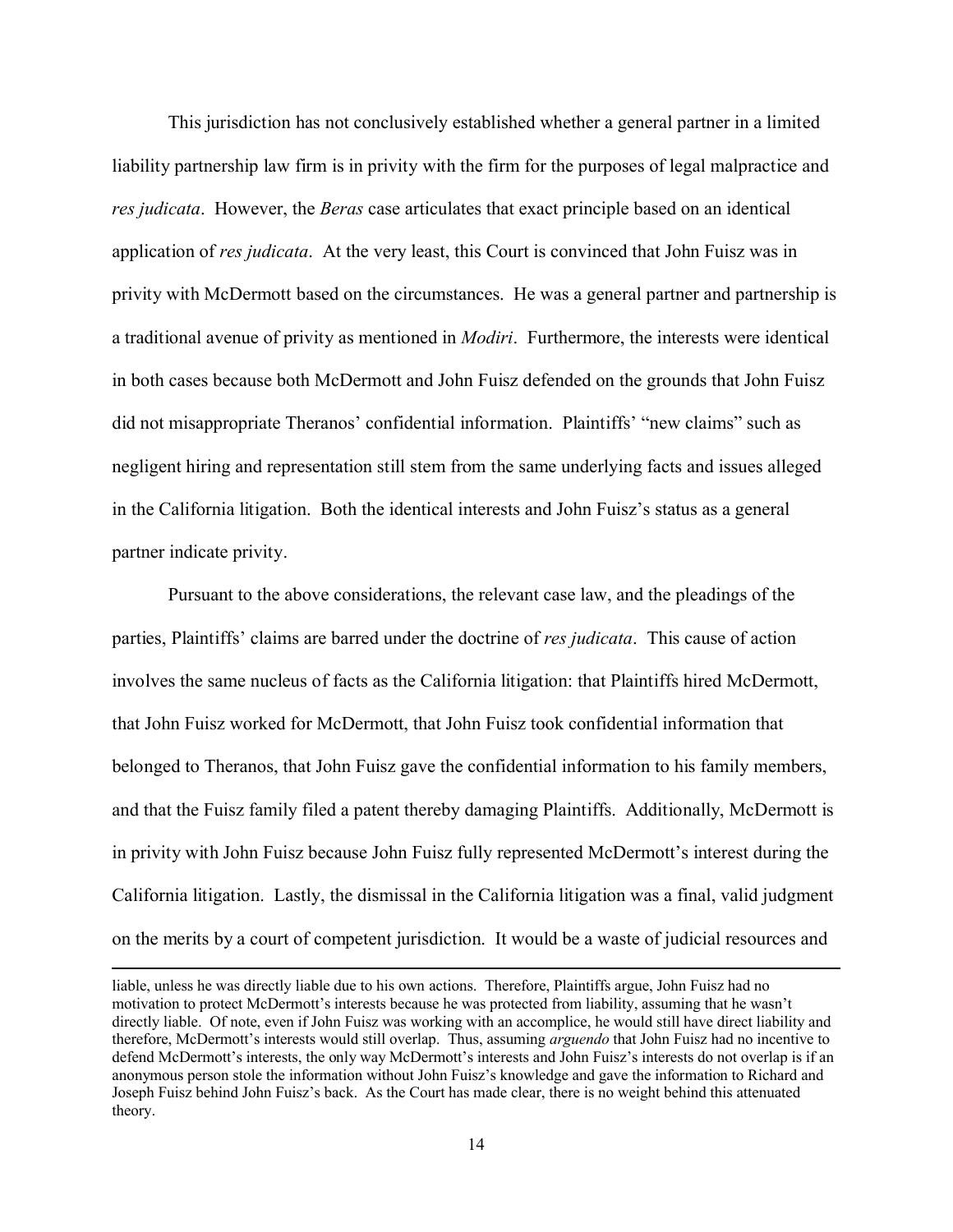unfair to the Defendant if Plaintiffs were entitled to get a second chance based on their strategic decision to not include McDermott in the California litigation. Although this finding conclusively determines the case, the Court will proceed to address the rest of the parties' arguments and make alternative findings.

## **II. Plaintiffs' Claims Against Defendant Must be Dismissed Because Underlying Claims Against John Fuisz Were Dismissed**

When claims against an attorney are dismissed on the merits, a court must dismiss all claims against the attorney's law firm which are premised on the firm's vicarious liability. *See Ficken v. Golden*, 696 F.Supp.2d 21, 30 (D.D.C. 2010). To establish negligence a plaintiff must prove a duty of care owed by the defendant to the plaintiff, a breach of that duty by the defendant, and damage to the interests of the plaintiff, proximately caused by the breach. *See District of Columbia v. Harris*, 770 A.2d 82, 87 (D.C. 2001). "[A] common law claim of negligent supervision may be predicated only on common law causes of action or duties otherwise imposed by the common law." *See Griffin v. Acacia Life Ins. Co.*, 925 A.2d 564, 577 (D.C. 2007). Although this jurisdiction has not ruled conclusively on the matter, it has been strongly suggested that "in an action seeking damages for negligent supervision, the conduct of the servant must be independently tortious." *See Griffin*, at n. 32. (citing *Daka, Inc. v. McCrae*, 839 A.2d 682, 693 (D.C. 2003)("negligent supervision, while an independent tort directed to the conduct of the employer, requires logically antecedent proof of a tort committed by the supervised employee")).

Plaintiffs point to several cases in which the District of Columbia Court of Appeals has upheld a plaintiff bringing separate actions against a law firm directly and an attorney who was a partner with the firm. However, those cases pertained to actions for which the law firm was directly liable. *See Barrett v. Covington & Burling LLP*, 979 A.2d 1239 (D.C. 2009) (plaintiff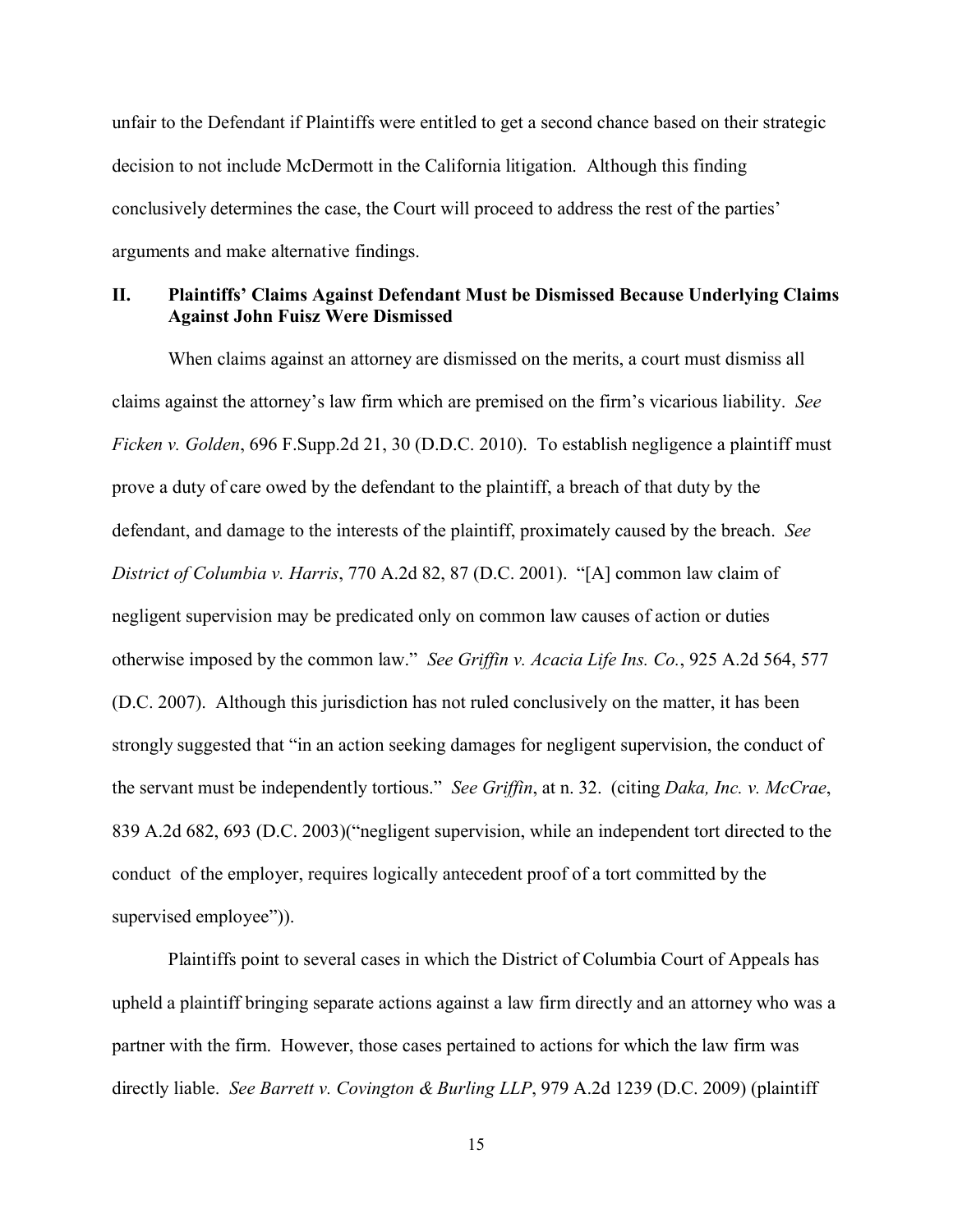sued the firm for hostile work environment). In the case at hand, Plaintiffs' "direct liability" claims still stem immediately from the claims against John Fuisz. Based on *Griffin*, and logic, Plaintiffs are unable to prove a claim of negligent hiring or negligent supervision if there is no determination that any employee/attorney committed any wrongdoing. Plaintiffs' counsel conceded that there can be no finding of wrongdoing against John Fuisz because he was dismissed from the California litigation with prejudice. Motions Hearing (July 18, 2013). Counsel next argued that the direct claims against McDermott could stand because McDermott could be found negligent for making the Theranos confidential information available to an unidentified person, other than John Fuisz, and that unidentified person could have provided the information to the Fuisz family. *Id.* As mentioned previously, this argument lacks credulity, and is based on nothing but pure speculation. First, nowhere in the Complaint is it alleged that anyone that worked for McDermott besides John Fuisz misappropriated confidential information. Secondly, Plaintiffs' entire theory revolves around John Fuisz, therefore, to blame an unspecified other person would discredit the entire case.

In *Ficken*, a law firm assigned an attorney to a six-month *pro bono* rotation in a quasiprosecutorial role. *Ficken*, 696 F.Supp.2d at 22. In an action against the law firm, the plaintiff alleged improper conduct during a child neglect case; the Court dismissed the initial case against the attorney because of prosecutorial immunity. *Id.* In the latter case against the firm, the Court concluded that the claims against the firm were based solely on the underlying claims against the attorney. *Id.* at 30-31. Dismissal of the underlying claims mandated dismissal against the firm. *Id.* The Plaintiffs in *Ficken* also argued the firm should face liability for its lack of training because that would create direct liability independent from the attorney's liability. *Id.* This argument also failed because without any misconduct on behalf of the attorney, the plaintiffs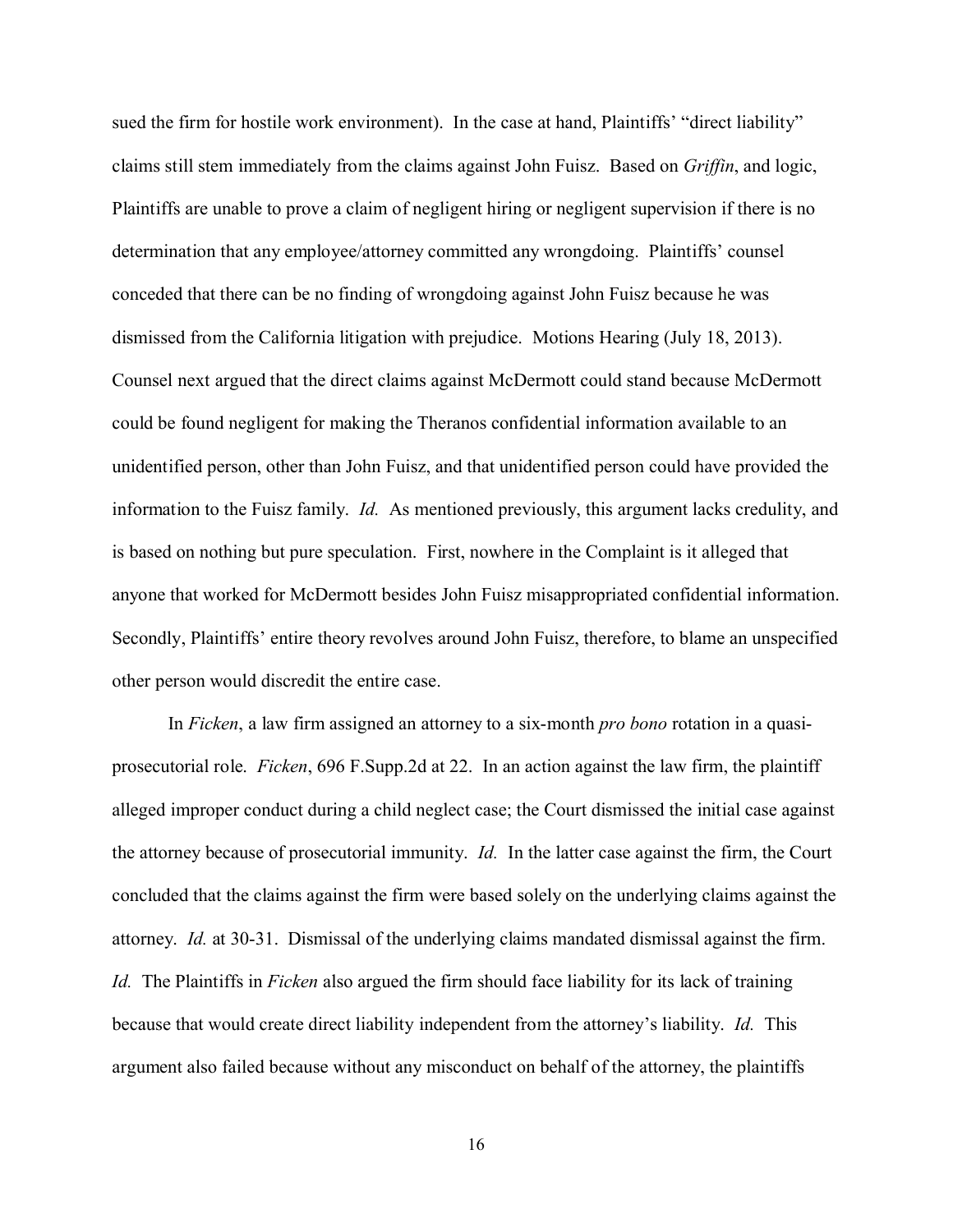could not allege facts that "indicate a causal relationship between Covington's alleged failure to properly train defendant Furse and the injuries suffered by the plaintiffs."<sup>[11](#page-16-0)</sup>

The circumstances of *Ficken* are strikingly similar to the situation at hand. Plaintiffs' claims against John Fuisz are the sole underlying claims against McDermott. Without establishing that John Fuisz did anything wrong, Plaintiffs are unable to prove a breach of duty, and therefore liability, against McDermott for any of the stated claims, "direct" or through vicarious liability.<sup>[12](#page-16-1)</sup> Similarly, Plaintiffs cannot show a causal relationship between McDermott's alleged failure to supervise John Fuisz and any injury if they cannot establish John Fuisz did anything wrong. The case must be dismissed.

### **III. Plaintiffs' Claims are Barred Under the Statute of Limitations**

In determining which jurisdiction's law applies in a tort case, the District of Columbia uses the "governmental interests" analysis, "under which [courts] evaluate the governmental policies underlying the applicable laws and determine which jurisdiction's policy would be more advanced by the application of its law to the facts of the case under review." *See District of Columbia v. Coleman*, 667 A.2d 811, 816 (D.C. 1995) (citing *Hercules & Co. v. Shama Restaurant*, 566 A.2d 31, 40-41 (D.C. 1989)).<sup>[13](#page-16-2)[14](#page-16-3)</sup>

<span id="page-16-0"></span><sup>&</sup>lt;sup>11</sup> The *Ficken* Court also noted that this argument was made untimely.

<span id="page-16-1"></span> $<sup>12</sup>$  Plaintiffs also argued that they alleged direct liability on the grounds that McDermott did not exercise reasonable</sup> care by hiring an employee who previously was accused of misrepresenting client information at a prior law firm. However, Plaintiffs provided far too little information for the Court to consider that allegation as relevant. Plaintiffs did not provide a single detail, did not say if Mr. Fuisz was sanctioned, if he was adjudged, or if McDermott even had, or should have had, knowledge of the incident. Based on Plaintiffs' pleadings, it is an unfounded allegation made years earlier against John Fuisz and bears no weight on McDermott's liability.

<span id="page-16-2"></span><sup>&</sup>lt;sup>13</sup> The four factors to consider under this analysis are: (1) the place where the injury occurred; (2) the place where the conduct causing the injury occurred; (3) the domicile, residence, nationality, place of incorporation and place of business of the parties; and (4) the place where the relationship is centered. *Id.*

<span id="page-16-3"></span><sup>&</sup>lt;sup>14</sup> However, because this Court finds that Plaintiffs' claims are barred under the District of Columbia three-year statute of limitations, it is unnecessary to consider whether California's one-year statute should apply instead.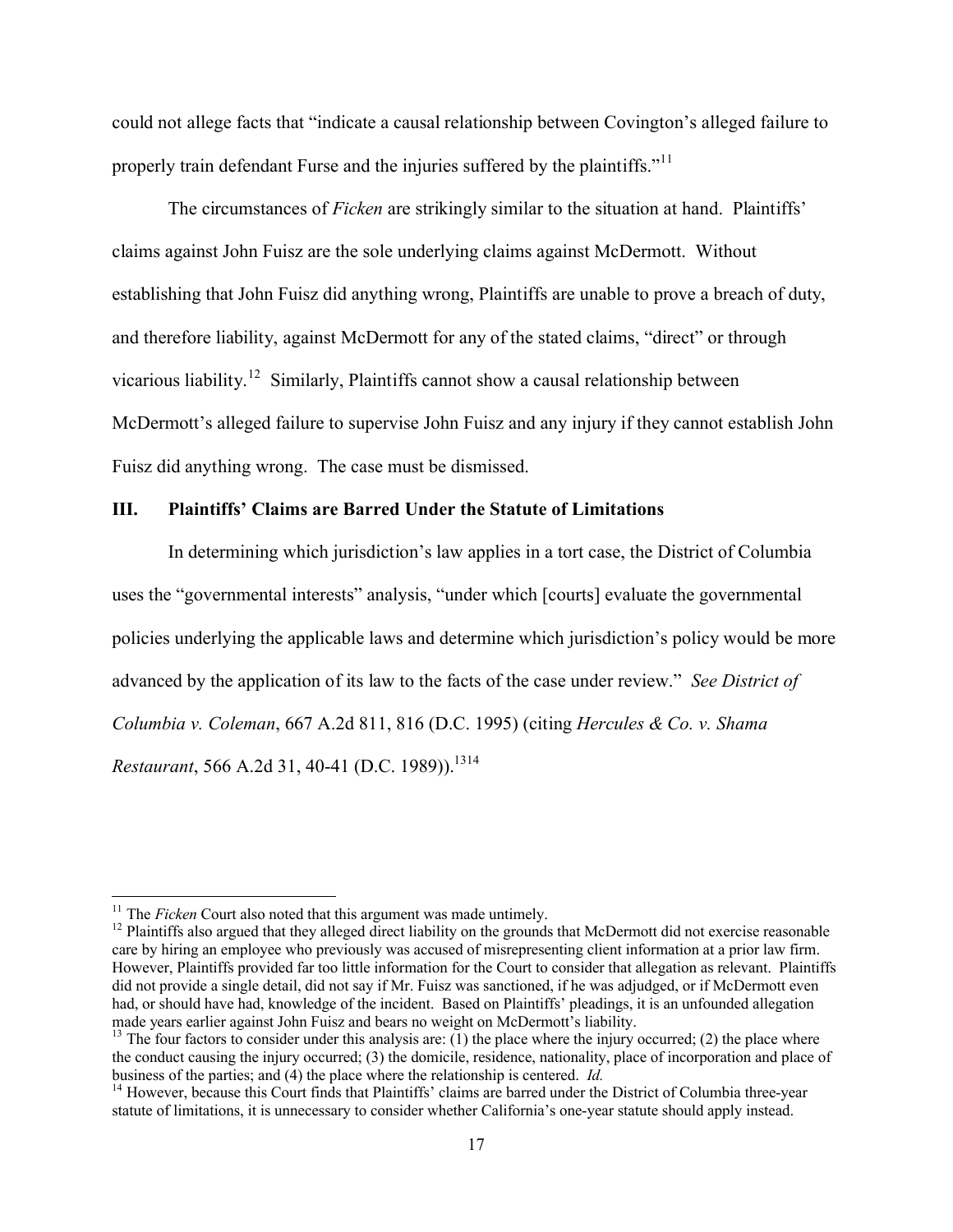1. Plaintiffs' Claims are not Timely Under the Discovery Rule.

Pursuant to District of Columbia Code § 12-301 (8), actions must be brought within three years "from the time the right to maintain the action accrues." What constitutes the accrual of a cause of action is a question of law. *See Diamond v. Davis*, 680 A.2d 364 (D.C. 1996). "Where the fact of an injury can be readily determined, a claim accrues for purposes of the statute of limitations at the time the injury actually occurs." *See Mullin v. Wash. Free Weekly, Inc.*, 785 A.2d 296, 298 (D.C. 2001). However, "when the relationship between the fact of injury and the alleged tortious conduct [is] obscure," the "discovery rule" applies. *Id*. Under the discovery rule, "a plaintiff's right of action in a legal malpractice case does not accrue until the plaintiff has knowledge of, or by the exercise of reasonable diligence should have knowledge of (1) the existence of the injury; (2) its cause in fact; and (3) some evidence of wrongdoing." *See Ray v. Queen*, 747 A.2d 1137, 1141 (D.C. 2000) (citing *Diamond v. Davis*, 680 A.2d 364, 371 (D.C. 1996)).

"The plaintiff does not have *carte blance* to defer legal action indefinitely if she knows or should know that she *may* have suffered injury and that the defendant *may* have caused her harm." *See Beard v. Edmondson and Gallagher*, 790 A.2d 541 (D.C. 2002) (emphasis added) (discussing and finding inquiry notice). Furthermore, it is not necessary that all or even the greater part of the damages have to occur before the cause of action arises." *See Knight v. Furlow*, 553 A.2d 1232, 1235 (D.C. 1989). A plaintiff is required to exercise reasonable diligence in investigating their potential claim. *See Diamond*, 680 A.2d at 376-81. "That a defendant's actions obscured the relevant facts from a plaintiff is more appropriately taken into account as part of the circumstances to be considered in examining the reasonableness of the plaintiff's diligence." *Id.* at 377.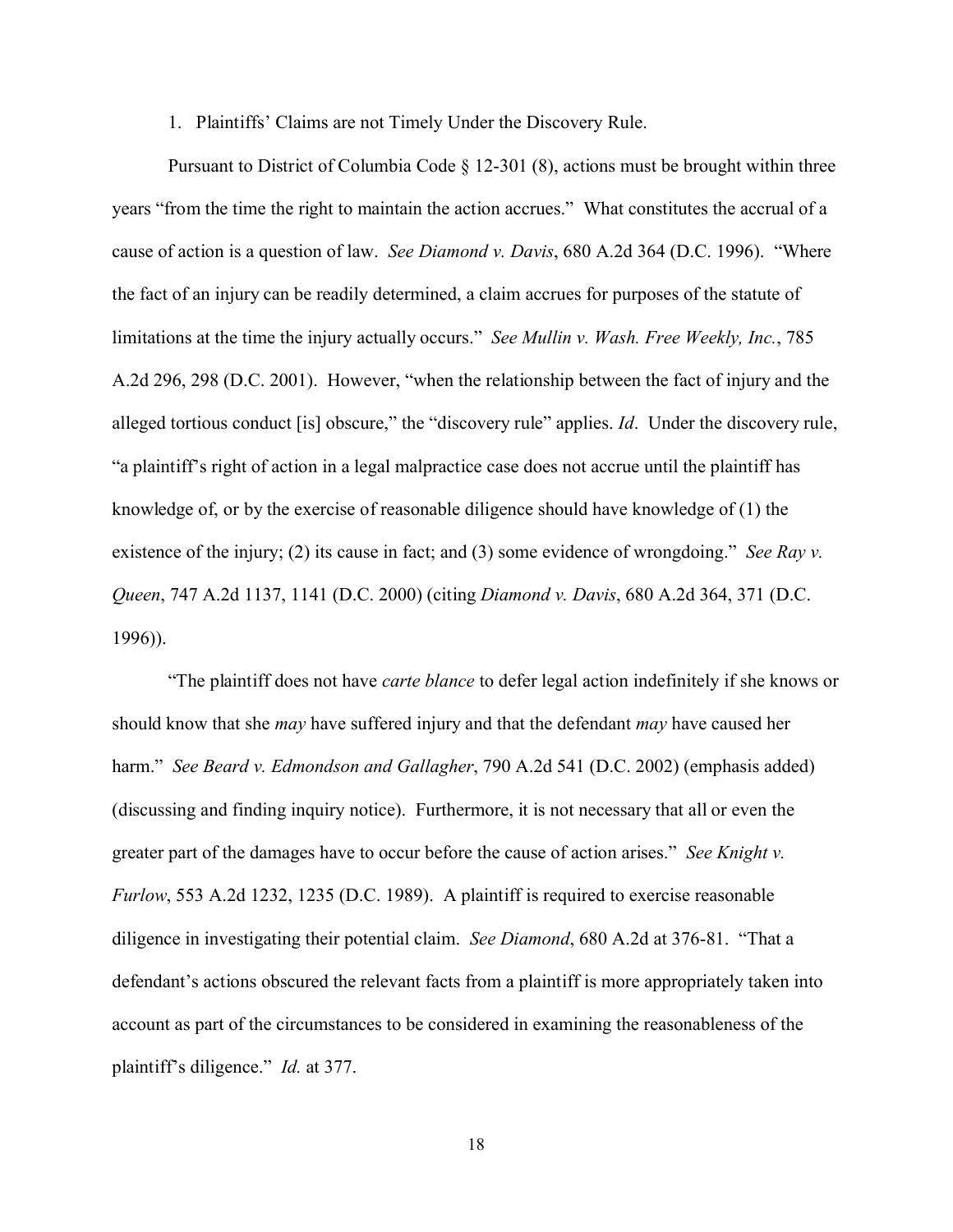Plaintiffs argue that "[i]ssuance of the ['612] patent on November 2, 2010 was the first time when Plaintiffs incurred any actual damages." *See Pl. Compl.* ¶ 82. In addition, Plaintiffs maintain that the reason the actual injury occurred at that time was because the '612 patent would prevent them from manufacturing, selling and licensing their technology. Motions Hearing (July 18, 2013). When asked by the Court why there isn't any harm at an earlier date such as the filing of the Fuisz Provisionals, Plaintiffs' counsel stated "the harm [from the Fuisz Provisionals] would arise in terms of the Fuiszes being able to get a priority date from filing a provisional application in 2006." *Id.* Although Plaintiffs are correct that the injury would be greatly exacerbated by the '612 patent, surely there was *some* injury beforehand. When John Fuisz allegedly leaked the confidential information, some sort of injury occurred, albeit slight. Part of what Plaintiffs paid McDermott for was to protect confidential information and therefore, disclosing that confidential information creates an injury. Similarly, the filing of the Fuisz Provisional is an injury because the Fuiszes would then have a priority date for any patents, as counsel conceded. At the very least, the date if injury is definitely prior to the issuance of the '612 patent on November 2, 2010. However, the date of injury is obscure and therefore, the Court will apply the discovery rule.

Plaintiffs state, and the Court takes as true, that they "first became aware of the Fuisz Provisional Patent application, which was similar to and based on Theranos Confidential Information…, in May 2008." *Pl.* Compl*.* ¶ 73. Plaintiffs continue that "[i]n or about May 2008 and August 2008, Plaintiffs were informed that John Fuisz was a partner at MWE. In or about August 2008, Ms. Holmes attempted to set up a meeting with the MWE's partner." *Id.* at ¶74. That meeting finally took place on September 22, 2008, and Ms. Holmes informed partners at McDermott that Richard and Joseph Fuisz filed the Fuisz Provisionals which "contained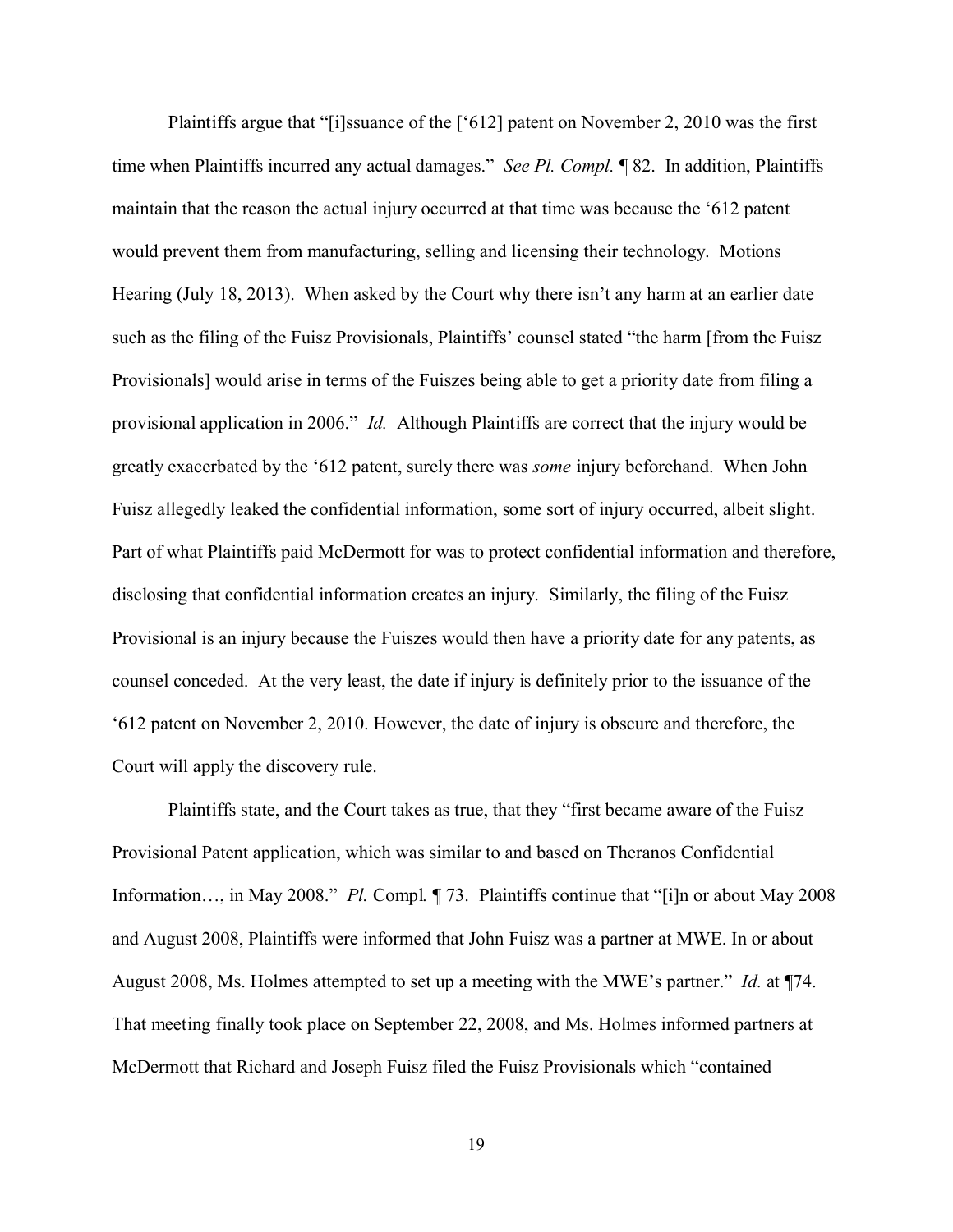concepts substantially similar to those disclosed in Theranos Confidential Information." *Id.* at ¶ 75. The partners told her they would "look into" the issue. *Id*. at ¶ 76. Yet despite all of those facts, Plaintiffs claim that the October 28, 2008 meeting, during which Ms. Holmes was informed John Fuisz had access to the confidential information and was related to Richard and Joseph Fuisz, was the first time Plaintiffs had inquiry notice, or notice at all. *See Pl. Opposition* at  $20-21$ .<sup>[15](#page-19-0)</sup> Plaintiffs' argument is unconvincing.

As Plaintiffs have made clear, there are many similarities between the Theranos Provisionals and the Fuisz Provisionals. Pl. Compl. ¶¶ 52-69. When Ms. Holmes became aware of the Fuisz Provisionals she contacted McDermott because of those similarities. Therefore, she clearly was aware that there was a potential injury. Plaintiffs' counsel explained that the purpose of the meetings Ms. Holmes attempted to set-up in August, and had in September, was to "rectify" and "look into" the breach of confidentiality which lead to the filing of the Fuisz Provisional, which Ms. Holmes believed infringed upon her inventions. Motions Hearing (July 18, 2013). These facts also establish that Plaintiffs knew, or should have known, the cause of the injury (allegedly McDermott) well before October 25, 2008.<sup>[16](#page-19-1)[17](#page-19-2)</sup> Although Plaintiffs did not know John Fuisz had access to the confidential information, they should have figured out it was a possibility. It is very difficult to believe that sophisticated parties like Plaintiffs could see that there was an application by the Fuisz family, know someone named John Fuisz worked for the

 $\overline{\phantom{a}}$ 

<span id="page-19-0"></span><sup>&</sup>lt;sup>15</sup> Additionally, Plaintiffs ask this Court to adopt a footnote in Judge Rodgers' Opinion which states that actual injury occurred on October 28, 2008. Pl's. Opp. at 17 (citing *Theranos, Inc. v. Fuisz Pharma LLC*, 876 F.Supp.2d 1123, 1134 n. 11 (N.D.Cal. 2012)). As Plaintiffs admit, this statement appears to conflict with areas of the opinion that conclude the injury occurred at least before October 28, 2008. *Id.* Judge Rodgers was applying California's one-year statute of limitations period. Therefore, a difference of a few days was immaterial to her conclusion because the dates in question were so far outside of the one-year period. The apparent discrepancies in Judge Rodgers' Opinion were likely unintentional and demonstrate that the footnote was not material to her decision. Thus, it is not binding on this Court.

<span id="page-19-1"></span><sup>&</sup>lt;sup>16</sup> As explained in Defendant's Motion, the Tolling Agreement was signed on October 25, 2011, therefore, all claims that arose before October 25, 2008 are barred by the three-year statute of limitations. Thus, October 25, 2008 is the relevant date.

<span id="page-19-2"></span><sup>&</sup>lt;sup>17</sup> Defendant's counsel articulated simply: "if you have to look into or rectify something, you are on inquiry notice that something happened that shouldn't have." Motions Hearing (July 18, 2013).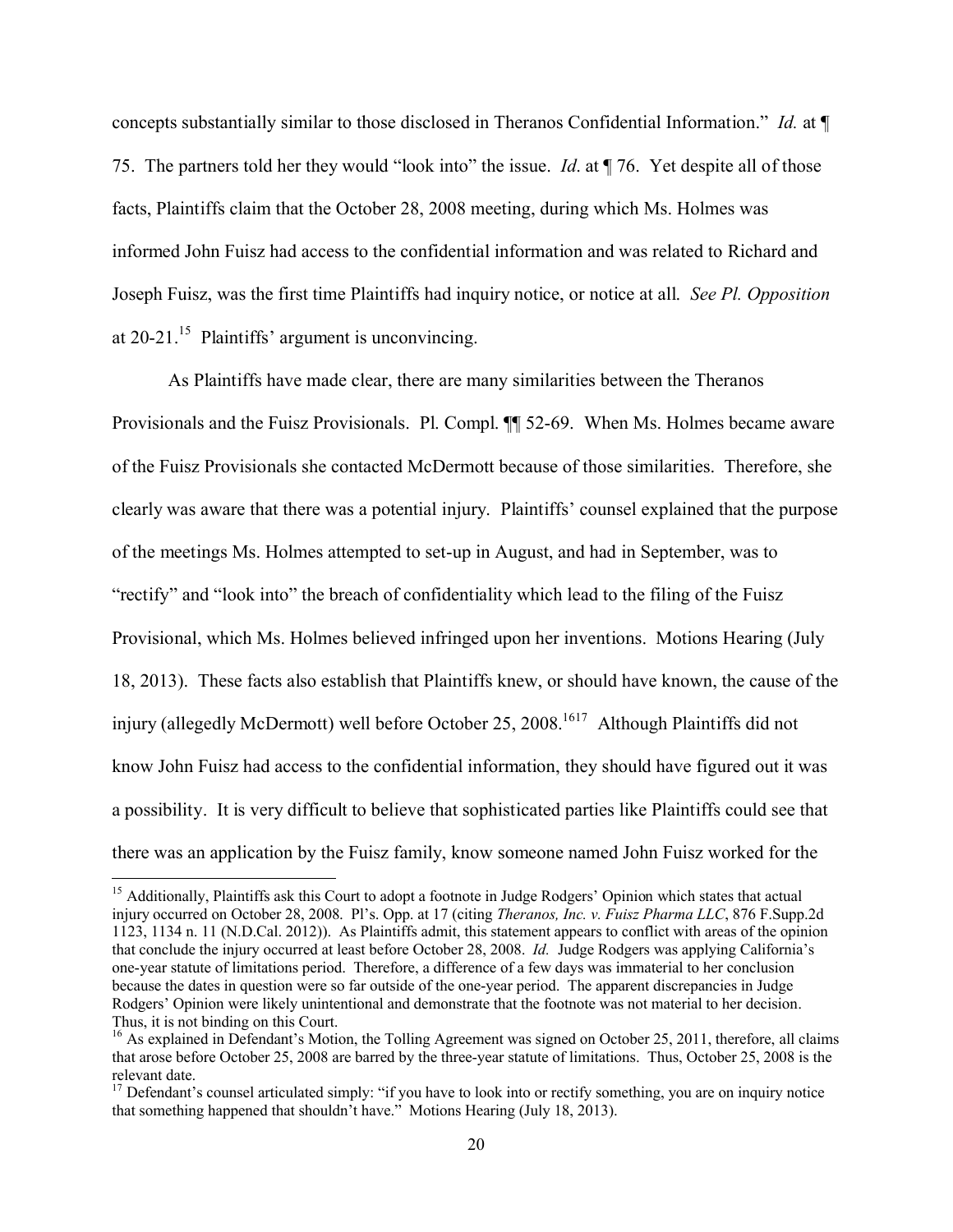firm that maintained her confidential information that is contained in the Fuisz Provisional, and not even consider that John Fuisz may have leaked this information. Plaintiffs' attempts to setup meetings with the firm indicate that Ms. Holmes made the potential connection. As such, there can be no doubt that Plaintiffs, at the least, were on inquiry notice and had discovered the potential wrongdoing. While the cause of action may not have been established with complete certainty, Plaintiffs certainly were on notice that there *may* have been injury, as required under *Beard*.

2. McDermott's Representation of Plaintiffs' Terminated Prior to the October 28, 2008 Meeting.

Under the continuous representation rule, "a client's legal malpractice claim 'does not accrue until the attorney's representation concerning the *particular matter in issue* is terminated.'" *See Bleck v. Power*, 955 A.2d 712, 715 (D.C. 2008) (emphasis added) (citing *R.D.H. Commc'ns, Ltd. V. Winston*, 700 A.2d 766, 768 (D.C. 1997) (adopting the continuous representation rule for legal malpractice claims)). The rule is based on respect for the attorney/client relationship "and the desire, if the client so chooses, to avoid unnecessarily disrupting the representation in which the error occurred." *R.D.H.* at 769.

The *particular matter in issue* is Theranos' patent applications and other patent-related work. Plaintiffs' Complaint clearly articulates that "[i]n or about early 2006, another law firm took over the preparation, filing, and prosecution of subsequent patent applications for Plaintiffs." *Pl. Compl.* ¶ 32. While the Complaint states that from September 22, 2008, until October 28, 2008 Plaintiffs believed McDermott "*might* represent Theranos" in a dispute with the Fuisz family, *Pl. Compl.* ¶ 80 (emphasis added), there is not a single allegation in the Complaint that McDermott actually represented Plaintiffs in patent matters after Plaintiffs hired another firm to replace McDermott in 2006.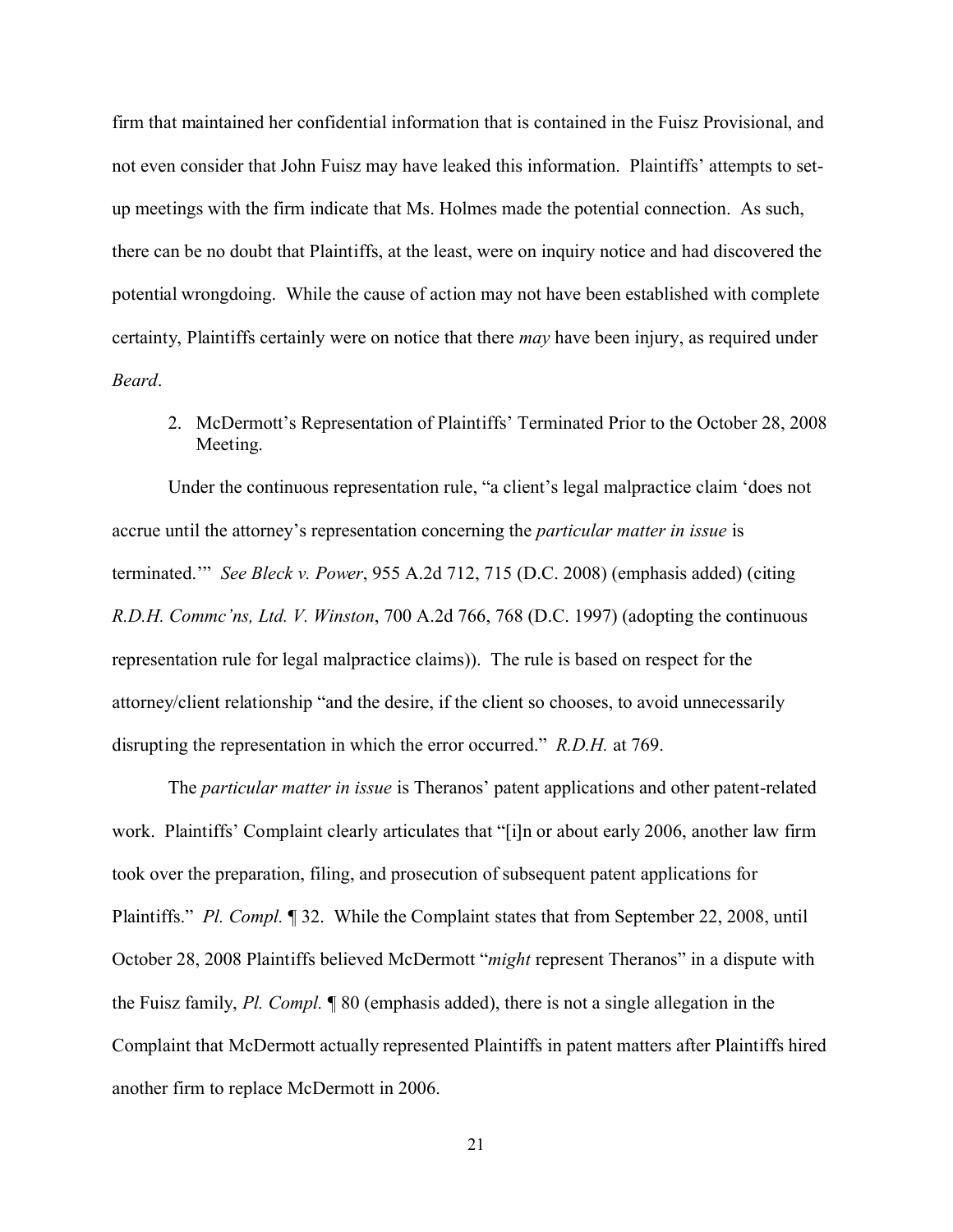During oral argument, Defendant's counsel confirmed that McDermott did not bill Plaintiffs for any of the meetings in 2008.<sup>[18](#page-21-0)</sup> Motions Hearing (July 18, 2013). Furthermore, when the Court asked Plaintiffs' counsel what matters Plaintiffs have paid McDermott to work on since 2006, Plaintiffs' counsel vaguely referred to "regulatory work" and other unrelated matters. *Id.* The Court concludes that Plaintiffs hired a new firm in 2006 to take over the patent application work and replaced McDermott as counsel in those matters specifically. Therefore, McDermott's representation of Plaintiff in the specific matters related to this litigation terminated in 2006. Plaintiffs' Complaint is well outside the three-year statute of limitations.

# **IV. Plaintiffs' Filing of the Complaint on December 29, 2012 was a Material Breach of the Tolling Agreement**

The purpose of the law of contracts is to protect the reasonable expectations of the parties. *See Ben-Zvi v. Edmar Co.*, 40 Cal.App.4th 468, 475 ([19](#page-21-1)95).<sup>19</sup> California courts allow termination "only if [a] breach can be classified as 'material,' 'substantial' or 'total.'" *See Superior Motels, Inc. v. Rinn Motor Hotels, Inc.*, 195 Cal.App.3d 1032, 1051 (Cal.Ct.App. 1987) (citing *Coughlin v. Blair*, 41 Cal.2d 587 (1953)). A breach is material if "it is so dominant or pervasive as in any real or substantial measure to frustrate the purpose of the undertaking." *See, e.g., Medico-Dental Bldg. Co. v. Horton & Converse*, 132 P.2d 457, 470 (Cal. 1942); *see also Superior Motels, Inc. v. Rinn Motor Hotels, Inc.*, 241 Cal.Rptr. 487, 495 (Cal.Ct.App. 1987). In determining the materiality of contractual breach, the following factors are to be considered:

> (1) The extent to which the injured party will obtain the substantial benefit which he could have reasonably anticipated; (2) the extent to which the injured party may be adequately compensated in damages for lack of complete performance; (3) the extent to which the party failing to perform has already partly performed or made

<span id="page-21-0"></span> 18 Defendant's counsel answered because Plaintiffs' counsel was unable to give an answer.

<span id="page-21-1"></span><sup>&</sup>lt;sup>19</sup> The parties agree that California law unquestionable applies here. The Tolling Agreement states "[t]his Agreement shall be construed in accordance with the laws of the State of California without reference to its conflict of law principals." Mot. at 28; Opposition at 27.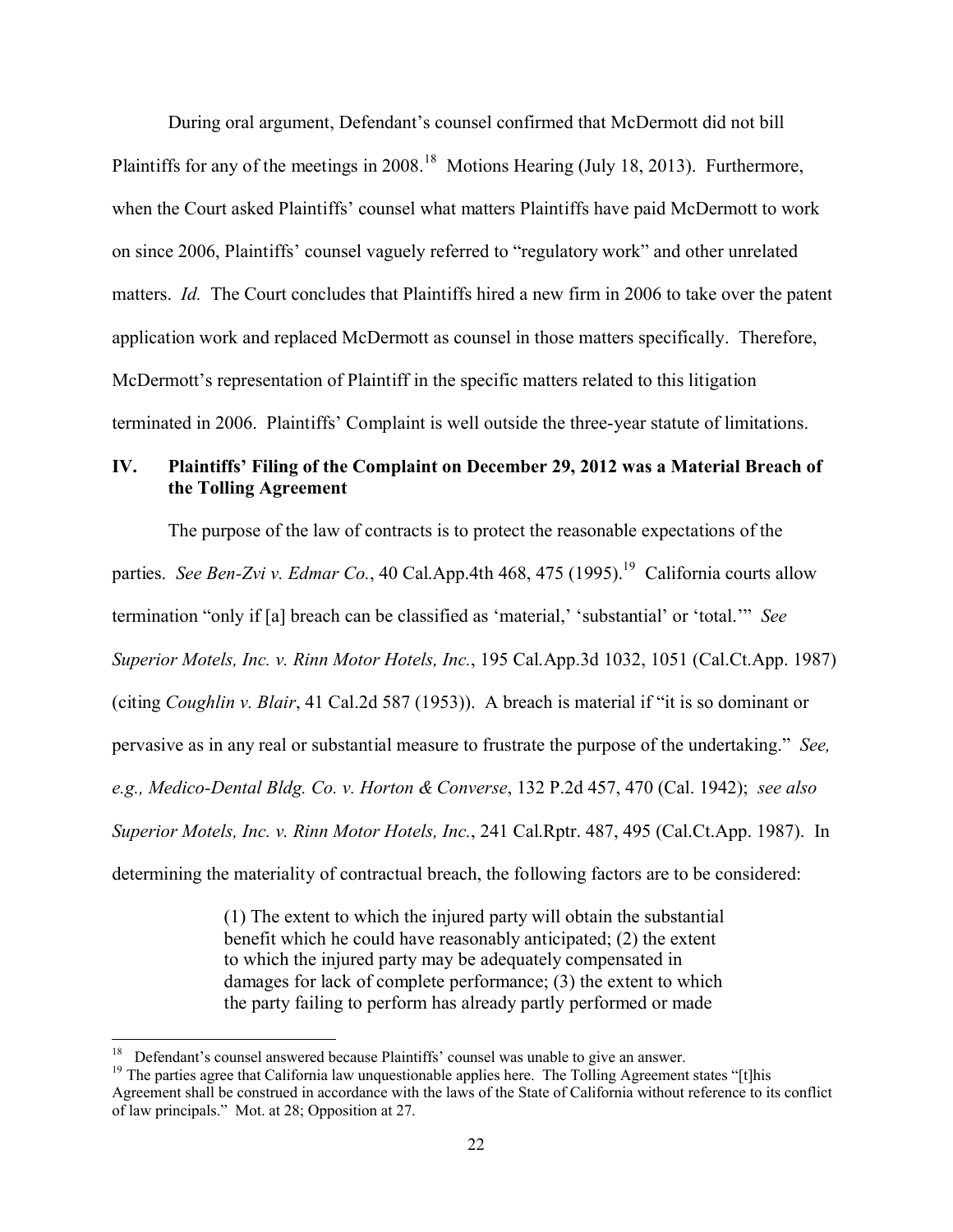preparations for performance; (4) the greater or less hardship on the party failing to perform in terminating the contract; (5) the willful, negligent, or innocent behavior of the party failing to perform; and (6) the greater or less uncertainty that the party failing to perform will perform the remainder of the contract.

*See Sackett v. Spindler*, 56 Cal.Rptr. 435, 441 (Cal.App. 1967).

Some jurisdictions have found early-filing tolling agreement breaches are immaterial.

*See Nomura Asset Capital Corp. v. Cadwalader, Wickersham & Taft LLP*, 889 N.Y.S.2d 506

(N.Y.Sup.Ct. 2009) (finding breach immaterial when complaint filed four days before tolling

agreement expired). Others have dismissed filings that acted as a breach to a tolling agreement.

*See Continental Carbon Co. v. National Union Fire Ins. Co. of Pittsburgh, Pa.*, 2010 WL

4259795 (W.D.Okla. 2010) (dismissing complaint when tolling agreement was breached by one

day).

Plaintiffs argue that

McDermott made a deliberate and strategic decision to reject Theranos' efforts to extend the tolling agreement…McDermott's own actions thus necessitated that Theranos file this action in order to protect its rights. For McDermott to now claim that Theranos's response to McDermott's decision to reuse to extend the Tolling Agreement somehow constitutes a breach is nonsensical.

Opposition at 26.

For Theranos to claim that filing two days early was not a breach because McDermott chose not to extend the agreement is not only inconsistent with the unambiguous terms of the agreement, but completely unsupported under the law. The Tolling Agreement unambiguously stated that "the Tolling Period shall terminate on the earlier of [December 31, 2012] or sixty (60) days after either party gives notice to the other party." *See* Compl. Ex. B ¶3. The Complaint was filed on December 29, 2012. McDermott had every right to not enter any further agreements and not extend the Tolling. Plaintiffs cannot breach agreements simply because they did not get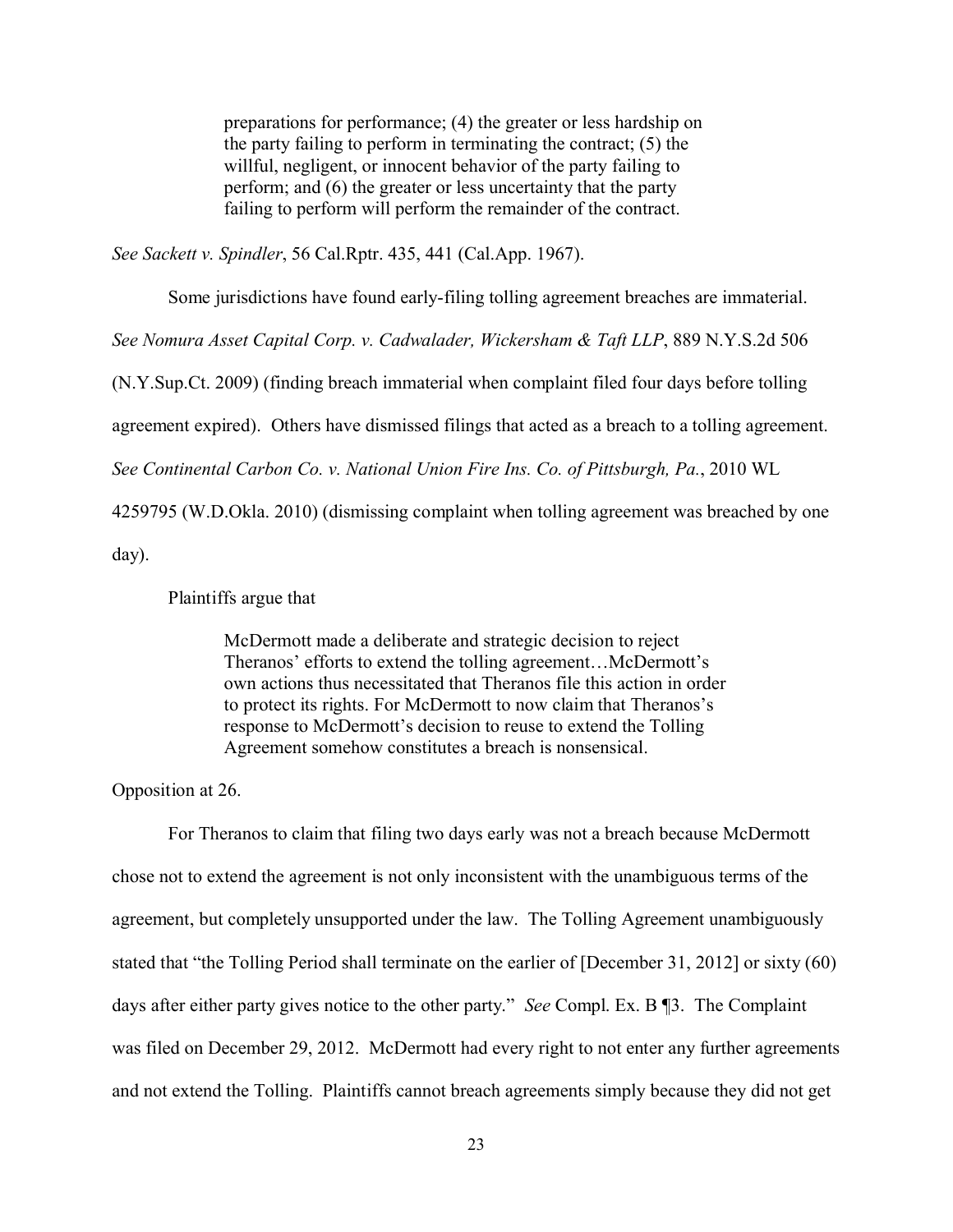what they wanted. Plaintiffs' counsel wisely reversed course during oral argument and admitted that the early filing was a breach of the tolling agreement. The dispute is whether the breach was material.

At the outset, the Court notes that the parties are highly sophisticated and represented by reputable counsel. There can be little doubt that the parties carefully considered the Tolling Agreement and negotiated the terms. Plaintiffs agreed to not file suit before December 31, 2012 (after the extensions) and Defendant agreed to toll the statute of limitations starting the date of the Agreement. Thus, it seems apparent that Defendant expected the benefit of not being sued before December 31, 2012. In fact, one of the primary purposes of the entire Tolling Agreement was to place a hold on all suits. Therefore, following *Medico-Dental*, the action blatantly frustrated the purpose of the undertaking.

Based on the first *Sackett* factor, it is impossible for Defendant to now receive the reasonably anticipated benefit. The benefit of not being sued before December 31, 2012 has been lost. In addition, monetary damages cannot adequately compensate McDermott for losing the right to not be sued. The filing of this action is immeasurable from a financial perspective. The fifth factor also sways in favor of Defendant. That Plaintiffs' actions were willful is beyond dispute. As articulated previously, Plaintiffs are sophisticated parties and they made the strategic decision to file two days early and breach the Tolling Agreement. While the Court does not doubt Plaintiffs' counsel's genuineness when he stated "there was no intent to game the system or to gain some sort of tactical advantage", Motions Hearing (July 18, 2013), the fact remains that the filing was willful and intentional.

The third factor supports the Plaintiffs. It cannot be disputed that Plaintiffs partially performed in that the majority of the Tolling Agreement time had expired. However, the date of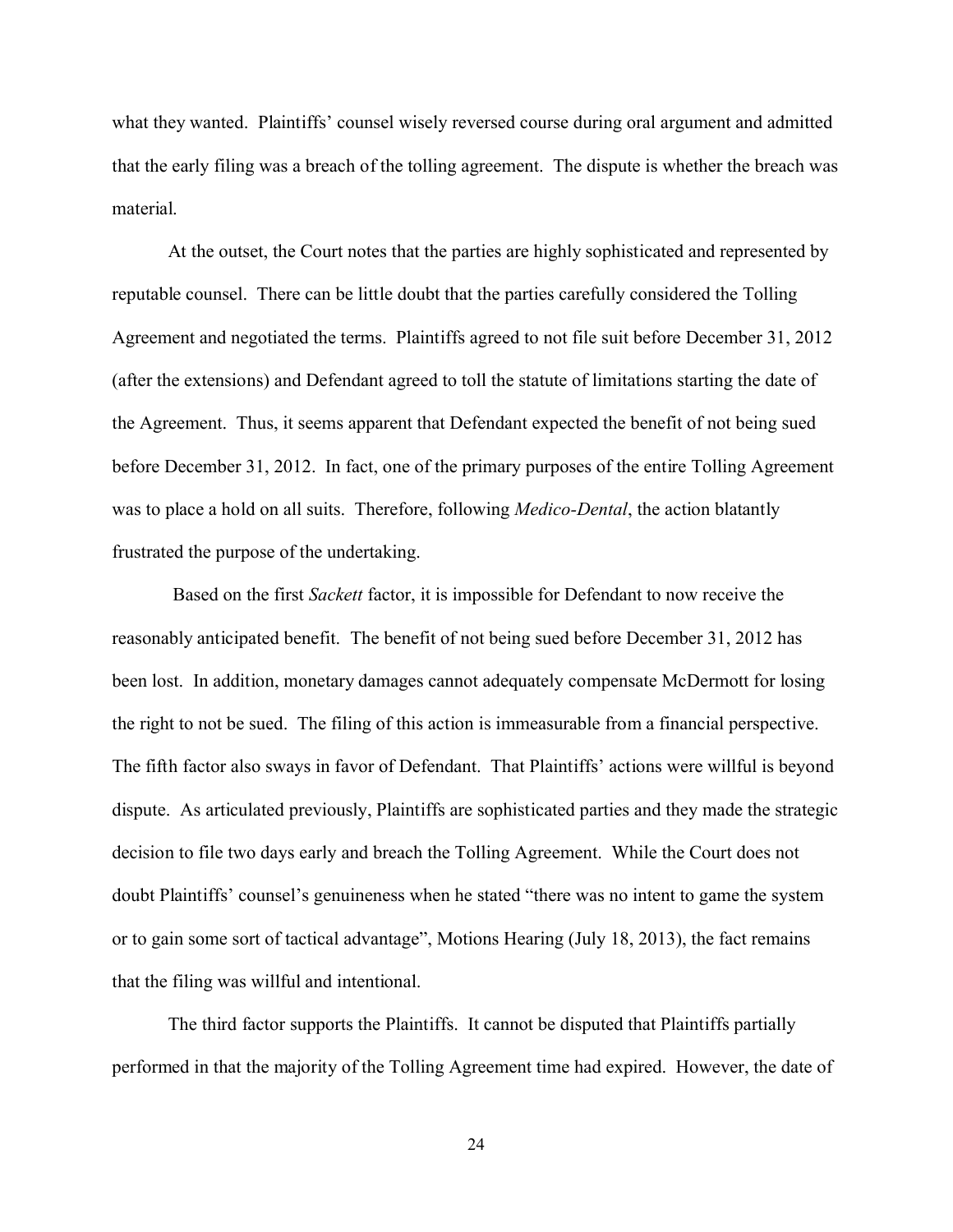the breach is largely irrelevant because the length of the Agreement was negotiated for and given in exchange for consideration. Similarly, Plaintiffs claim that they were merely trying to "protect its rights" appears to be a claim of great hardship. *See* Opposition at 26. During oral argument, Plaintiffs' counsel was unable to articulate what rights were in danger. Motions Hearing (July 18, 2013). If Plaintiffs had concerns about filing on December 31 because it is New Year's Eve, they should not have agreed to that date under the Tolling Agreement they entered. Any potential problems with that specific day are clearly foreseeable, as they would occur annually. Additionally, it is unusual that Plaintiffs chose to file on a Saturday, a nonbusiness day, instead of simply waiting until Monday, December 31, a business day, at which point they would have been in compliance with the Tolling Agreement. Thus, the Court sees little true hardship that required Plaintiffs to breach the Tolling Agreement in a way other than the one provided for in the Agreement.<sup>[20](#page-24-0)</sup>

Defendant has claimed that it was harmed because the equilibrium was unbalanced. McDermott avers it was prevented from taking strategic action such as filing for a declaratory judgment in California or attempting to join the California litigation. Motions Hearing (July 18, 2013); Defendant Reply at 17-18. In response, Plaintiffs argue that "the date Theranos filed its complaint did not have any effect whatsoever on McDermott's position or the arguments it has made in this action" because the California court would not have allowed any of the actions Defendant claimed it could have taken. Opposition at 28-29. This Court is unwilling to speculate as to how the California court would or would not have ruled on a hypothetical action. However, Defendant was prevented from even attempting any action because of the filing of this Complaint. Thus, Defendant was deprived of opportunity that it reasonable anticipated to have

<span id="page-24-0"></span> $20$  Plaintiffs also pointed out that they provided notice to Defendant of their impending breach. However, that is irrelevant as well. Providing notice did not relieve Plaintiffs of any obligations under the Tolling Agreement, including the clauses related to the proper method of termination.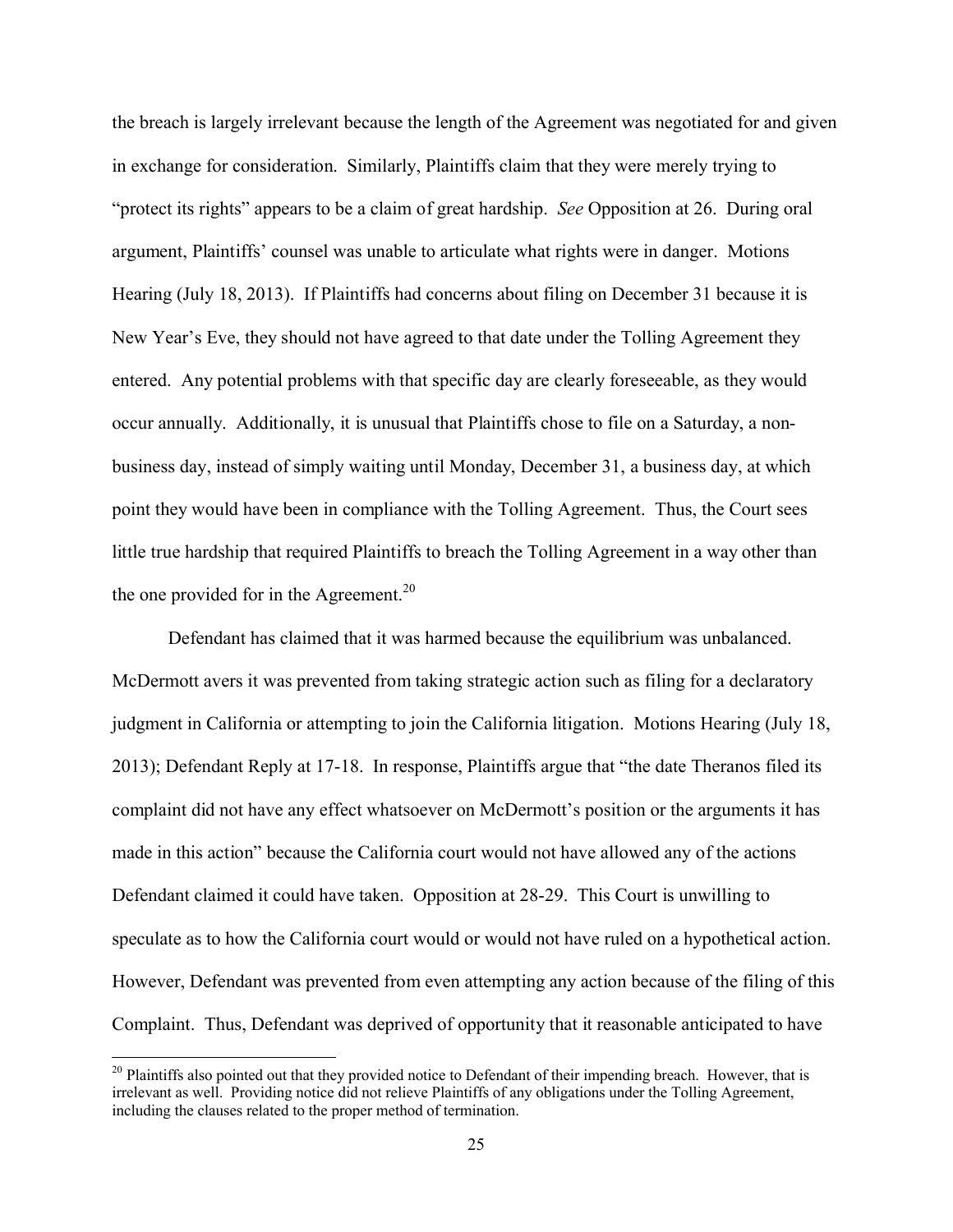based on the Tolling Agreement, regardless of whether its efforts would have succeeded. Therefore, Plaintiffs' breach was material. Defendant is entitled to the benefit of their bargain.

However, the Court remains wary of granting specific performance. In the case at hand, dismissing the Complaint would act as an extinguishment of Plaintiffs' claims because the statute of limitations has now expired. That is a harsh remedy for the breach. Because the Court has made findings which result in the dismissal of the Complaint on several other grounds, it is unnecessary to have a lengthy discussion as to whether specific performance is appropriate. Therefore, the Court finds that the breach was material but withholds making a determination of the relevant remedy as moot.

#### **V. Plaintiffs Failed to Plead Facts Upon Which Relief Can be Granted**

As with any pleading, a complaint must contain a short and plain statement of the claim for relief, such that it puts the defendant on notice of the claim against him. Super. Ct. Civ. R. 8(a); *see Sarete, Inc. v. 1344 U St. Ltd. P'ship*, 871 A.2d 480, 497 (D.C. 2005). Defendants may contest the legal sufficiency of the pleading by filing a motion to dismiss pursuant to Superior Court Rule 12(b)(6). *See, e.g.*, *Luna v. A.E. Eng'g Servs., LLC*, 938 A.2d 744, 748 (D.C. 2007); *see generally* Super. Ct. Civ. R. 12(b). Upon receipt of a motion to dismiss, the court must determine (1) whether the pleading includes well-pleaded factual allegations, and (2) whether such allegations plausibly give rise to an entitlement for relief. *See Ashcroft v. Iqbal*, 129 S.Ct. 1937, 1949-52 (2009); *see also Mazza v. House Craft LLC*, 18 A.3d 786, 790 (D.C. 2011) (adopting *Iqbal*'s heightened pleading standard). The pleading need not include "detailed factual allegations," but must include "more than an unadorned, the defendant-unlawfully-harmed-me accusation." *Mazza*, 18 A.3d at 790. When considering a motion to dismiss, the court must accept, as true, all of the allegations in the pleading, and construe all facts and inferences in favor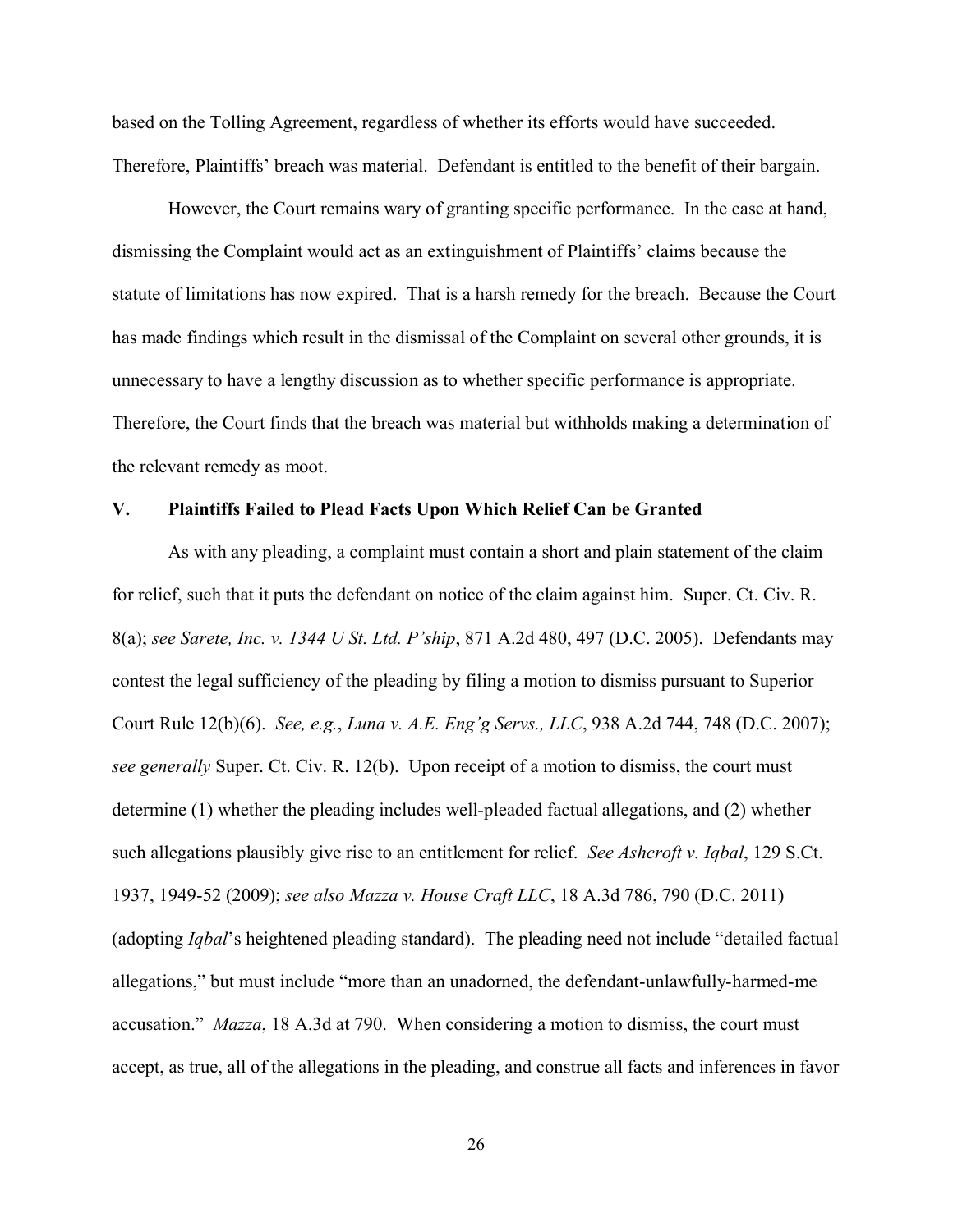of the non-moving party. *See Murray v. Wells Fargo Home Mort.*, 953 A.2d 308, 316 (D.C. 2008). Allegations must, however, be sufficient "to raise a right to relief above the speculative level," *Clampitt v. Am. Univ.*, 957 A.2d 23, 29 (D.C. 2008); the pleading must provide more than mere labels and conclusions. *Grayson v. AT&T Corp.*, 980 A.2d 1137, 1144 (D.C. 2009). Thus, dismissal is warranted where the complaint "fails to allege the elements of a legally viable claim." *Chamberlain v. American Honda Fin. Corp.*, 931 A.2d 1018, 1023 (D.C. 2007).

To make a legally cognizable claim of breach of fiduciary duty under District of Columbia law, a plaintiff must allege facts sufficient to show (1) the existence of a fiduciary relationship; (2) a breach of the duties associated with the fiduciary relationship; and (3) injuries that were proximately caused by the breach of the fiduciary duties. *See Cordoba Initiative Corp. v. Deak*, 900 F.Supp.2d 42, 48 (2012) (citing *Armenian Genocide Museum & Memorial, Inc. v. Cafesjian Family Found., Inc.*, 607 F.Supp.2d 185) (applying District of Columbia law). Similarly, claims for both negligence and legal malpractice require a showing of (1) the applicable standard of care; (2) a breach of the standard of care; and (3) a causal relationship between the violation and the harm complained of. *See Biomet Inc. v. Finnegan Henderson LLP*, 967 A.2d 662, 64-65 (D.C. 2009) (citing *O'Neil v. Bergan*, 452 A.2d 337, 341 (D.C. 1982) ("[t]he elements of an action for professional negligence are the same as those of an ordinary negligence action.")).

Plaintiffs' pleadings are rife with conclusory statements, as opposed to facts. For instance, Plaintiffs' Opposition argues it pleaded properly because the Complaint alleged that McDermott's actions fell below the requisite standard of care by "failing to maintain the confidentiality of Theranos's proprietary information; and…failing to ensure that its employees continued to meet the standard of care owed to McDermott's clients." Pl. Opposition at 34. The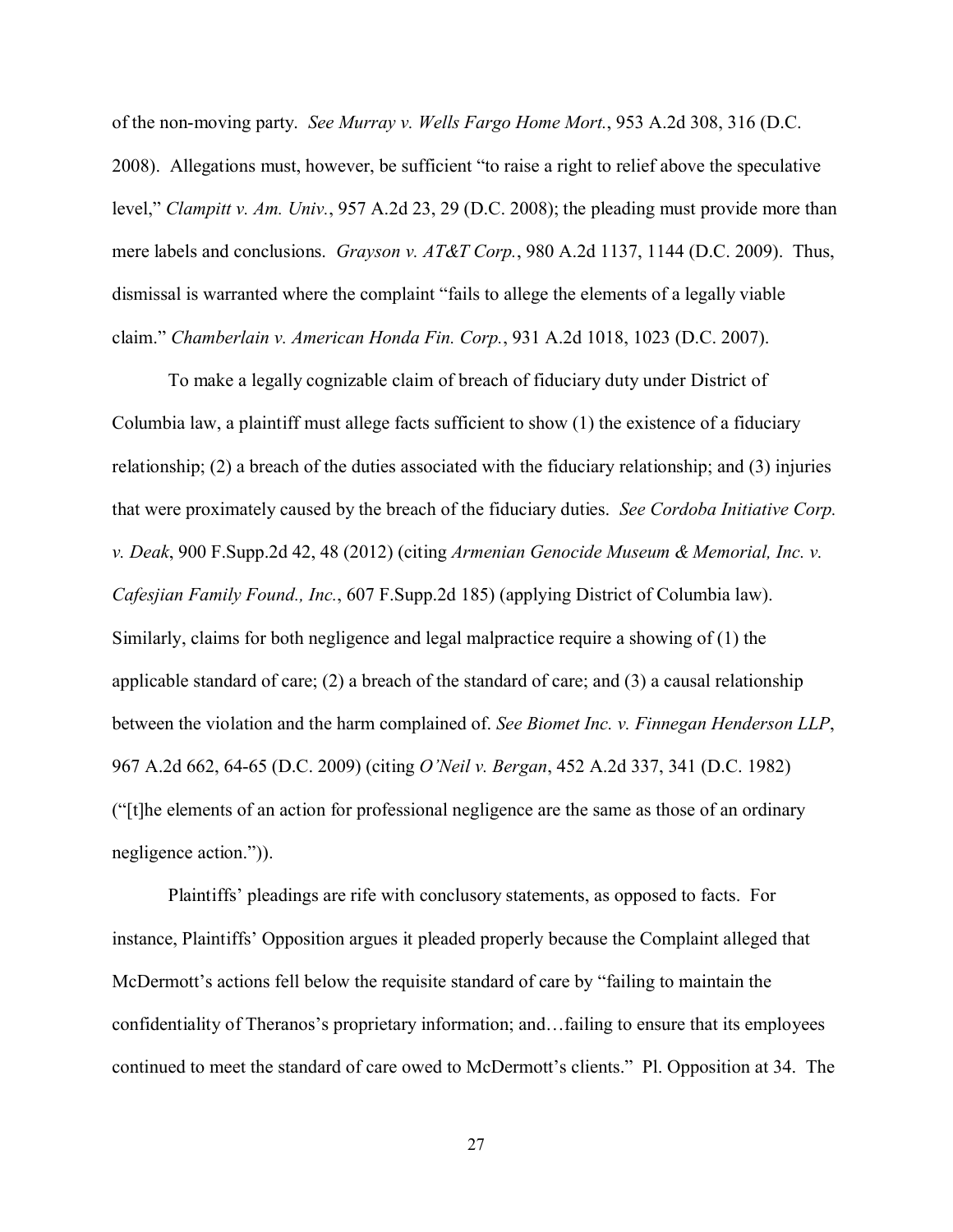Complaint consistently makes similar statements such as "[o]n information and belief, John Fuisz was able to wrongfully provide information to his father and brother in violation of…professional duties as a direct result of the failure by MWE to safeguard Plaintiffs' secrets and confidences." Pl. Compl. at ¶ 44. These statements merely allege Plaintiffs' theory, not the facts behind them. Plaintiff does not allege any action taken by John Fuisz or McDermott specifically. Plaintiffs' statements do not state facts as to *how* McDermott failed to maintain the confidentiality of Theranos' information. Simply because attorneys within the firm had access does not mean the firm did not maintain confidentiality. There are no fact-specific allegations plead which support Plaintiffs' conclusory statements.

The Court has already explained why little, if any, weight should be given to Plaintiffs' unsupported allegation that "public records show that John Fuisz had previously been accused of providing a third party's confidential information to his father." *Id.* at ¶ 42. This too proves nothing. There is no claim that John Fuisz was actually guilty of any wrongdoing nor that McDermott should have known of the alleged incidents. Merely because an attorney was previously accused of improper action by a prior client does not mean a law firm is *de facto* negligent in hiring that attorney; the accusations could have been unfounded. It would be a detriment to the profession if a mere allegation, without proof, of wrongdoing permanently tarnished a lawyer's career because no firm would hire him for fear of *de facto* negligence.

Plaintiffs failed to allege facts that support all elements of their claim. In contrast, the complaint in *Deak* alleged that the defendant breached a fiduciary duty by fraudulently misrepresenting the value of a condominium. *Deak*, 900 F.Supp.2d at 48. The complaint specifically alleged a false representation, who made it, when it was made, a knowledge that it was false and the effect of the statements. *Id.* at 47-49. Here, Plaintiffs did not plead any facts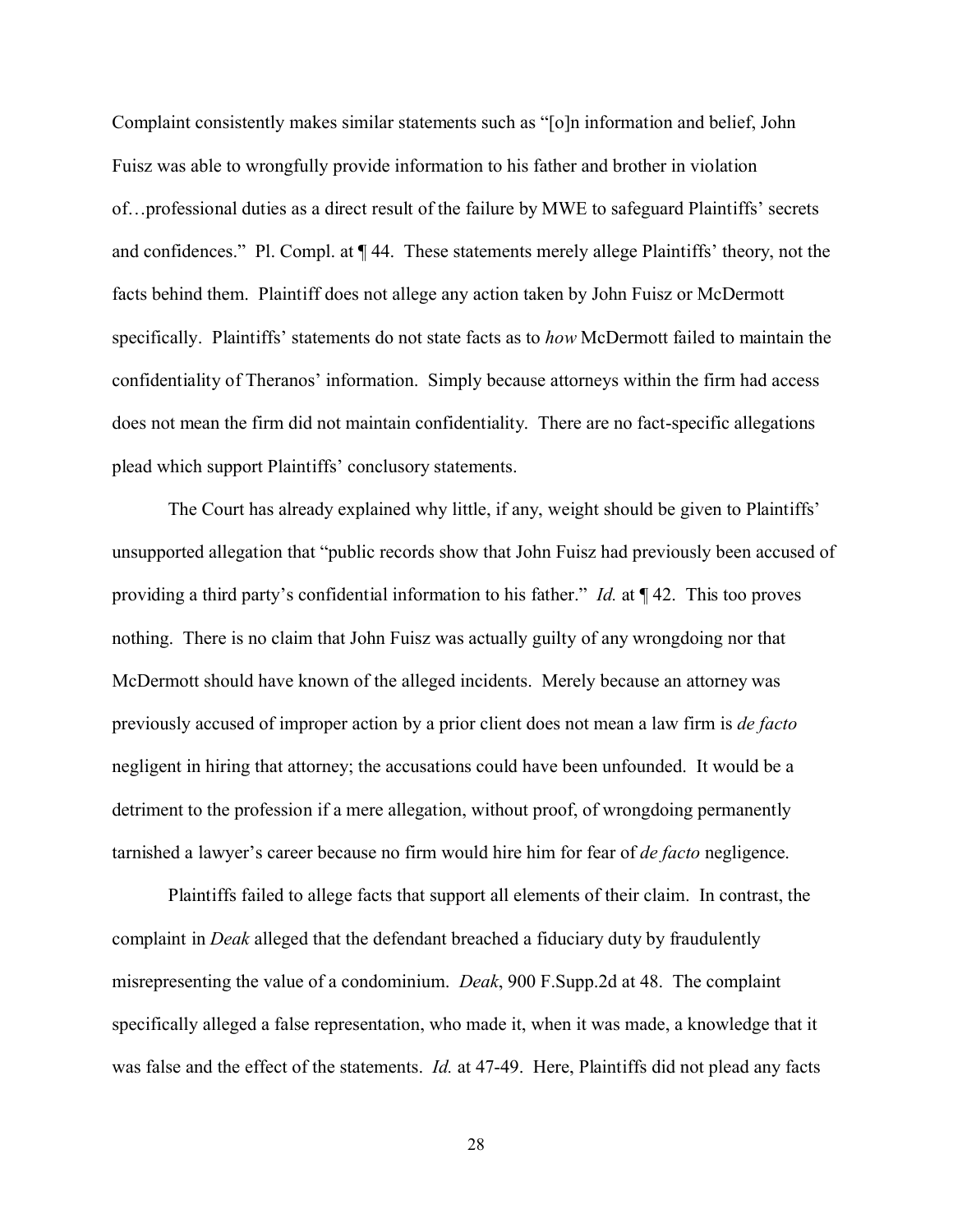that demonstrate a breach of the duty, a key element to all of their claims. Although Plaintiffs pleaded that "John Fuisz, while a partner at MWE, provided his father and brother with Theranos Confidential Information, which he accessed as a direct consequence of the access that MWE facilitated (and failed to prevent) to Theranos Confidential Information", the pleading is still insufficient. As explained in *Clampitt* and *Grayson*, the Plaintiffs' must allege more than mere allegations and suppositions. While it is true that John Fuisz had access, there are no allegations of how he accessed the information, how he transferred it, when he transferred it, or any similar facts. Put simply, there is simply no factual support that shows John Fuisz did stole the information and provided it to his family beyond the similarities between the patents and access. Plaintiffs have failed to climb above the "sheer possibility" found to be inadequate in *Iqbal*<sup>[21](#page-28-0)</sup>

The Court sympathizes that Plaintiffs do not know the inner workings of McDermott. However, Plaintiffs failed to plead sufficient facts beyond conclusory statements. Specifically, Plaintiffs did not sufficiently plead a cognizable claim because of the lack of facts regarding any action by McDermott that constituted a breach of duty. Therefore, the case must be dismissed.

#### **Conclusion**

For the foregoing reasons, the Court finds that Plaintiffs' claims are barred by the doctrine of *res judicata*. Alternatively, the Court finds that Plaintiffs' claims must be dismissed because the underlying claims against John Fuisz were dismissed, the statute of limitations has expired, and Plaintiffs' failed to sufficiently plead facts upon which relief can be granted. Additionally, the Court finds that Plaintiffs materially breached the Tolling Agreement but does not dismiss the case on that ground.

<span id="page-28-0"></span><sup>&</sup>lt;sup>21</sup> Further, the Court has already explained why Plaintiffs' statements in oral argument regarding the possibility that some other employee leaked the information are unpersuasive. Their pleadings are solely based on John Fuisz being the wrongdoer and if Plaintiffs' truly claim it was another, anonymous, person then the Complaint would lack the required specificity and still be dismissed for failure to state facts upon which relief can be granted.